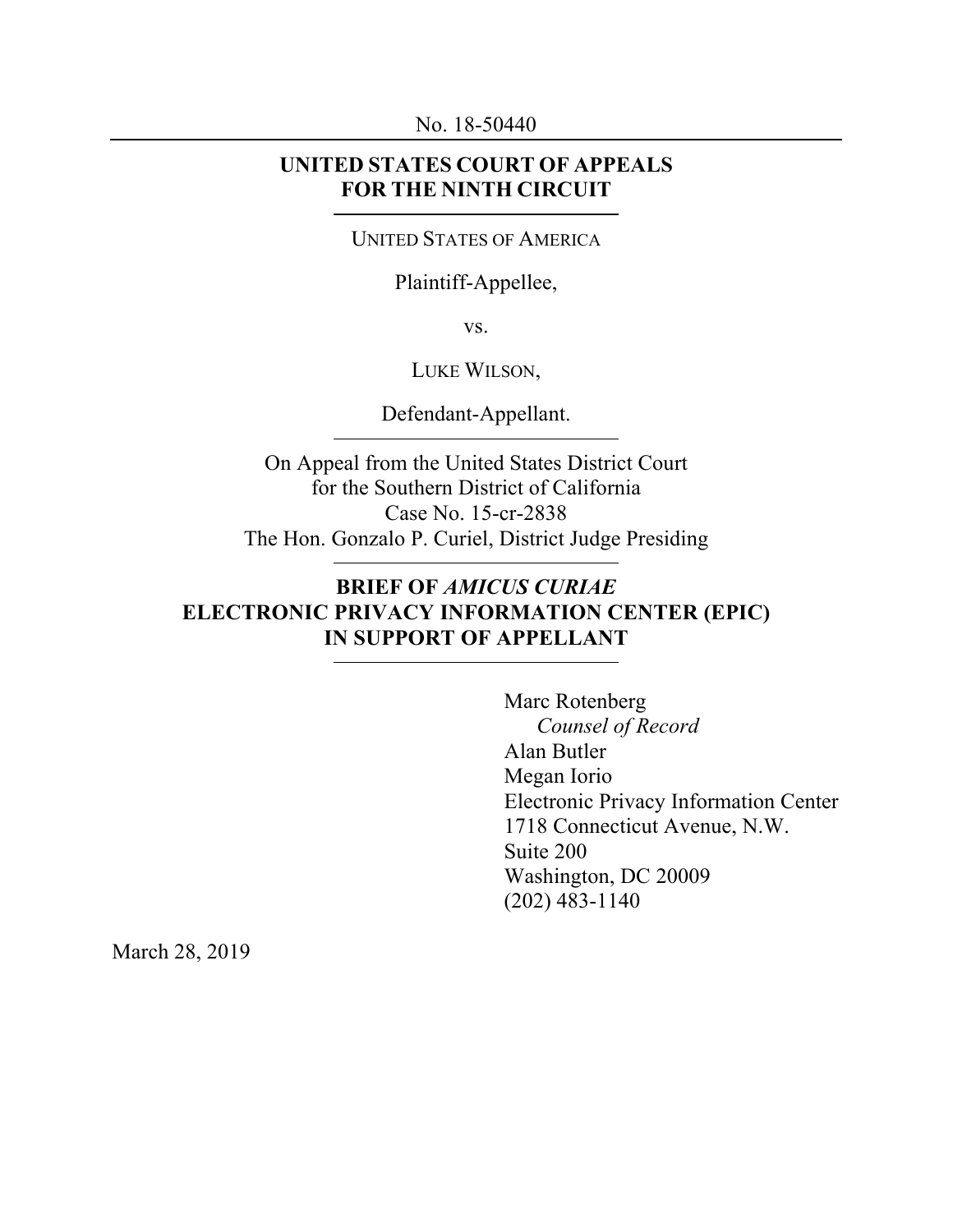## **CORPORATE DISCLOSURE STATEMENT**

Pursuant to Fed. R. App. P. 26.1, 29(c), and Local Rule 26.1 *Amicus Curiae* Electronic Privacy Information Center ("EPIC") is a District of Columbia corporation with no parent corporation. No publicly held company owns 10% or more of EPIC stock. No publicly held company has a direct financial interest in the outcome of this litigation by reason of a franchise, lease, other profit sharing agreement, insurance, or indemnity agreement.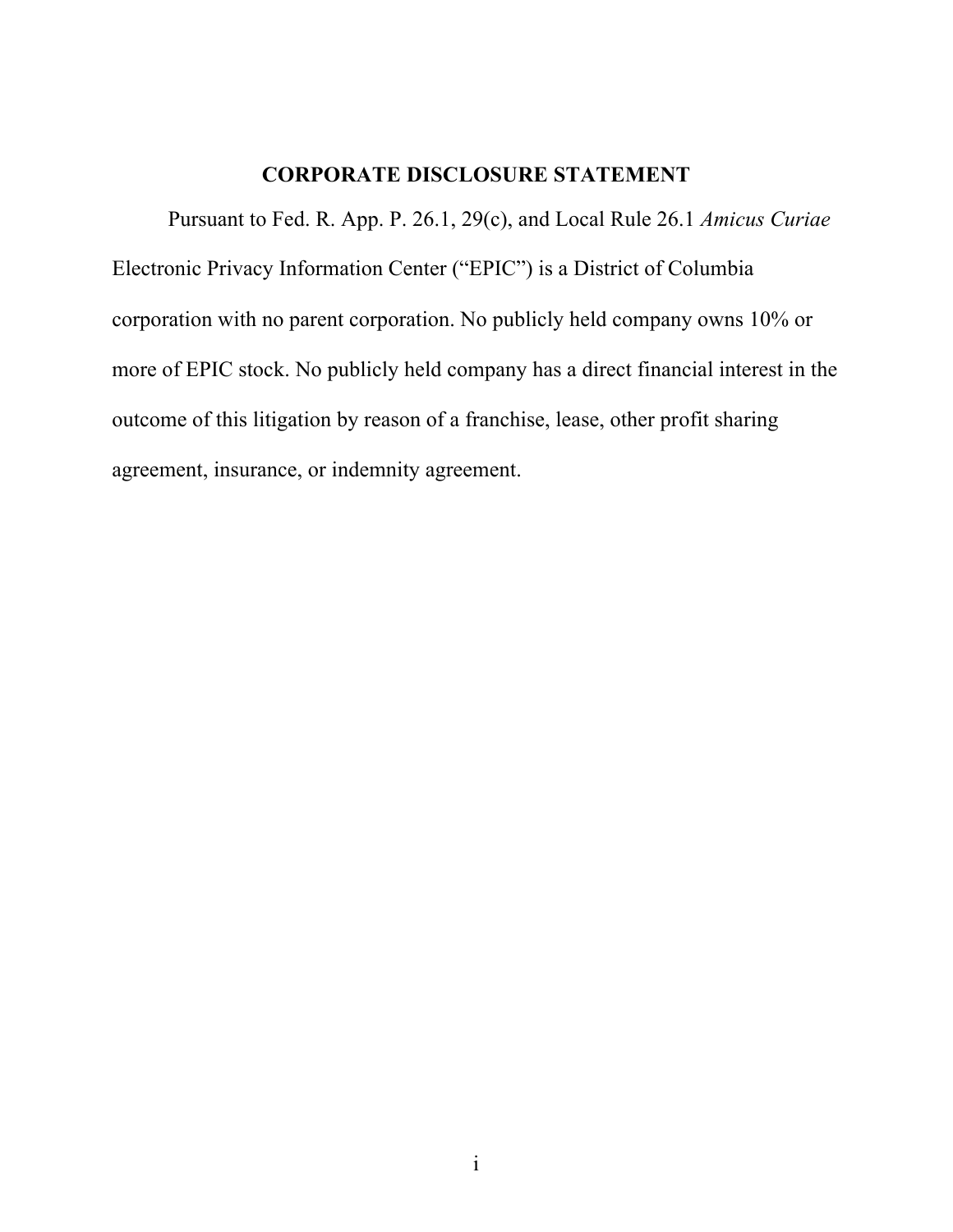# TABLE OF CONTENTS

| Google's scanning technique implicates the privacy of more than a<br>I.                                                                      |
|----------------------------------------------------------------------------------------------------------------------------------------------|
| Image matching techniques, like other investigative techniques, require<br>П.                                                                |
| A. On the record before this court, the Government cannot establish<br>with "virtual certainty" that the files it searched were identical to |
| B. The National Academy of Sciences and other experts have raised<br>significant concerns about the lack of reliable standards for           |
| C. The Government's prior use of flawed techniques to scan private                                                                           |
|                                                                                                                                              |
| 28                                                                                                                                           |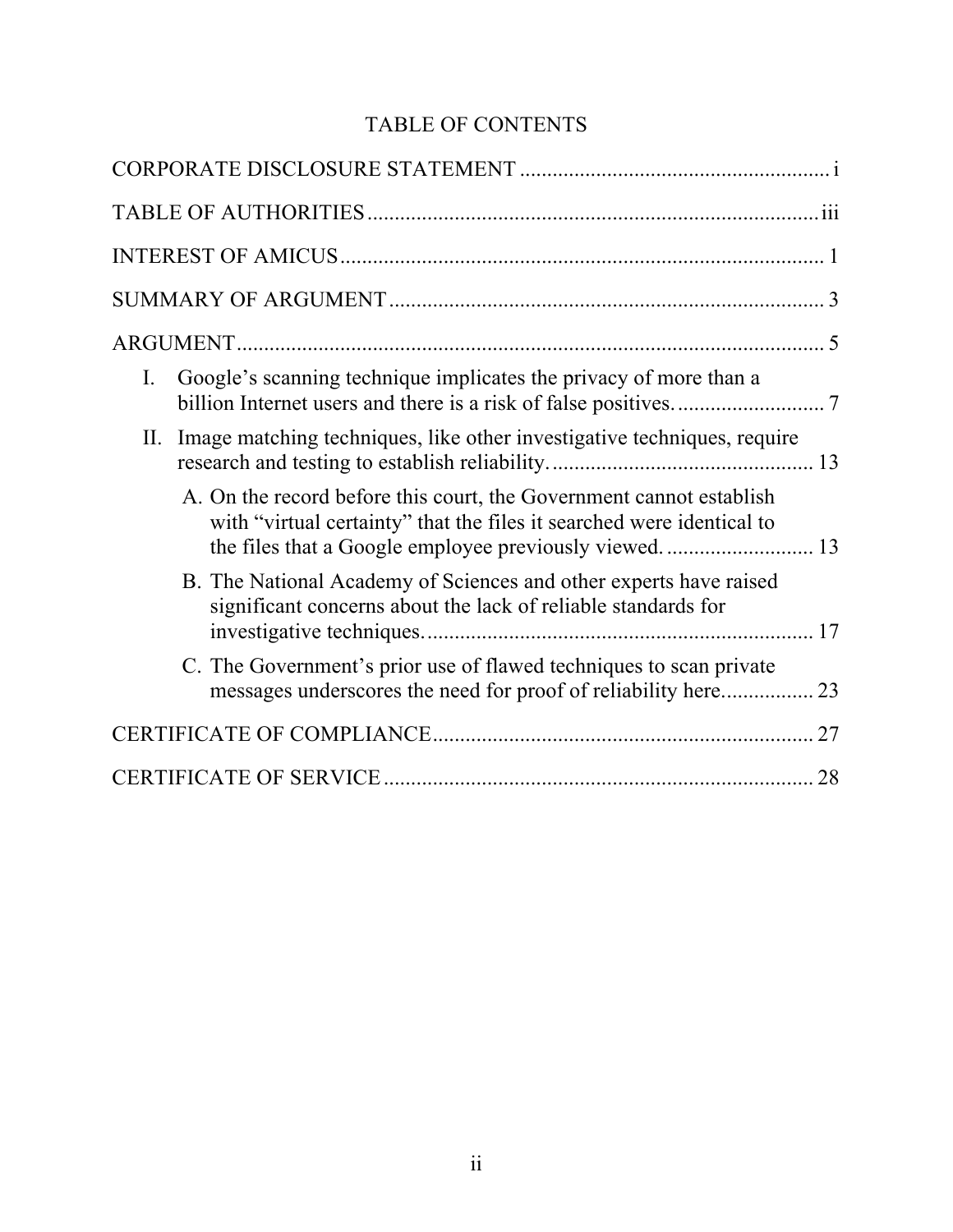# **TABLE OF AUTHORITIES**

# **CASES**

| Carpenter v. United Sates,                                                       |
|----------------------------------------------------------------------------------|
| Daubert v. Merrell Dow Pharmaceuticals, Inc.,                                    |
| Melendez-Diaz v. Massachusetts,                                                  |
| Oklahoma ex rel. Macy v. Blockbuster Videos, Inc., No. 97-1281,                  |
| United States v. Ackerman,                                                       |
| United States v. Jacobsen,                                                       |
| United States v. Keith,                                                          |
| <b>STATUTES</b>                                                                  |
|                                                                                  |
|                                                                                  |
| The Science, State, Justice, Commerce, and Related Agencies Appropriations       |
| <b>OTHER AUTHORITIES</b>                                                         |
|                                                                                  |
| Brian Fung, Google Really is Trying to Build a Censored Chinese Search           |
|                                                                                  |
| CyberTipline Report 5074778 at 3–12, ECF No 62-3, United States v. Wilson,       |
| Declaration of Cathy McGoff, ECF No. 62-2, United States v. Wilson, No.          |
| Erin E. Murphy, <i>Inside the Cell: The Dark Side of Forensic DNA</i> (2015)  18 |
| Geoffrey C. Bunn, The Truth Machine: The Social History of the Lie Detector      |
|                                                                                  |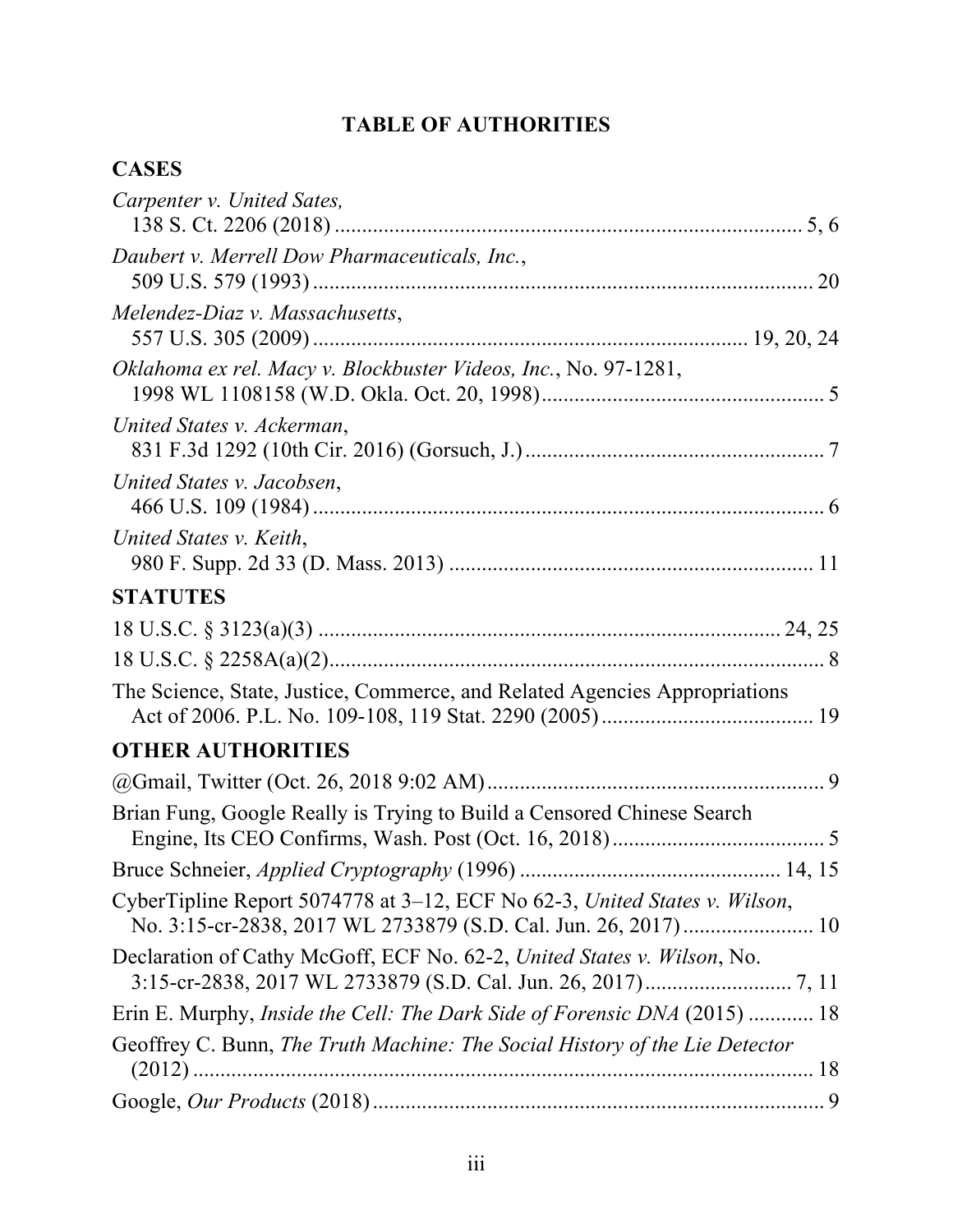| IIT Research Inst., Independent Technical Review of the Carnivore System:<br>Final Report (2000)                                                                                                                           | 24  |
|----------------------------------------------------------------------------------------------------------------------------------------------------------------------------------------------------------------------------|-----|
| Internet and Data Interception Capabilities Developed by FBI: Hearing<br>Before the Subcomm. on the Constitution of the H. Comm. on the Judiciary,<br>106th Cong. (2000) (statement of Donald M. Kerr, Assistant Director, |     |
| Jennifer L. Mnookin et al., The Need for a Research Culture in the Forensic                                                                                                                                                |     |
|                                                                                                                                                                                                                            |     |
|                                                                                                                                                                                                                            |     |
|                                                                                                                                                                                                                            |     |
| National Research Council of the National Academies, Strengthening<br>Forensic Science in the United States: A Path Forward (2009) 18, 19, 20, 21                                                                          |     |
| Orin Kerr, Internet Surveillance Law After the USA PATRIOT Act: The Big                                                                                                                                                    | 24  |
| Petter Christian Bjelland, Katrin Franke, & André Årnes, Practical Use of<br>Approximate Hash Based Matching in Digital Investigations, 11 Digital                                                                         |     |
| President's Council of Advisors on Science and Technology, Forensic<br>Science in Criminal Courts: Ensuring Scientific Validity of Feature-                                                                                |     |
| Radicati Group, Inc., Email Statistics Report, 2018-2022: Executive Summary<br>$(2018)$                                                                                                                                    | . 8 |
| Richard P. Salgado, Fourth Amendment Search and the Power of the Hash,                                                                                                                                                     |     |
| Ron Rivest, The MD5 Message-Digest Algorithm RFC 1321 (Apr. 1992)  15                                                                                                                                                      |     |
| Sebastiano Battiato, Giovanni Maria Farinella, Enrico Messina, & Giovanni<br>Puglisi, A Robust Forensic Hash Component for Image Alignment, 2011                                                                           |     |
| Shoshana Wodinsky, Google Drive is About to Hit 1 Billion Users, The Verge                                                                                                                                                 |     |
| Simson Garfinkel & Gene Spafford, Web Security & Commerce (1997)  15                                                                                                                                                       |     |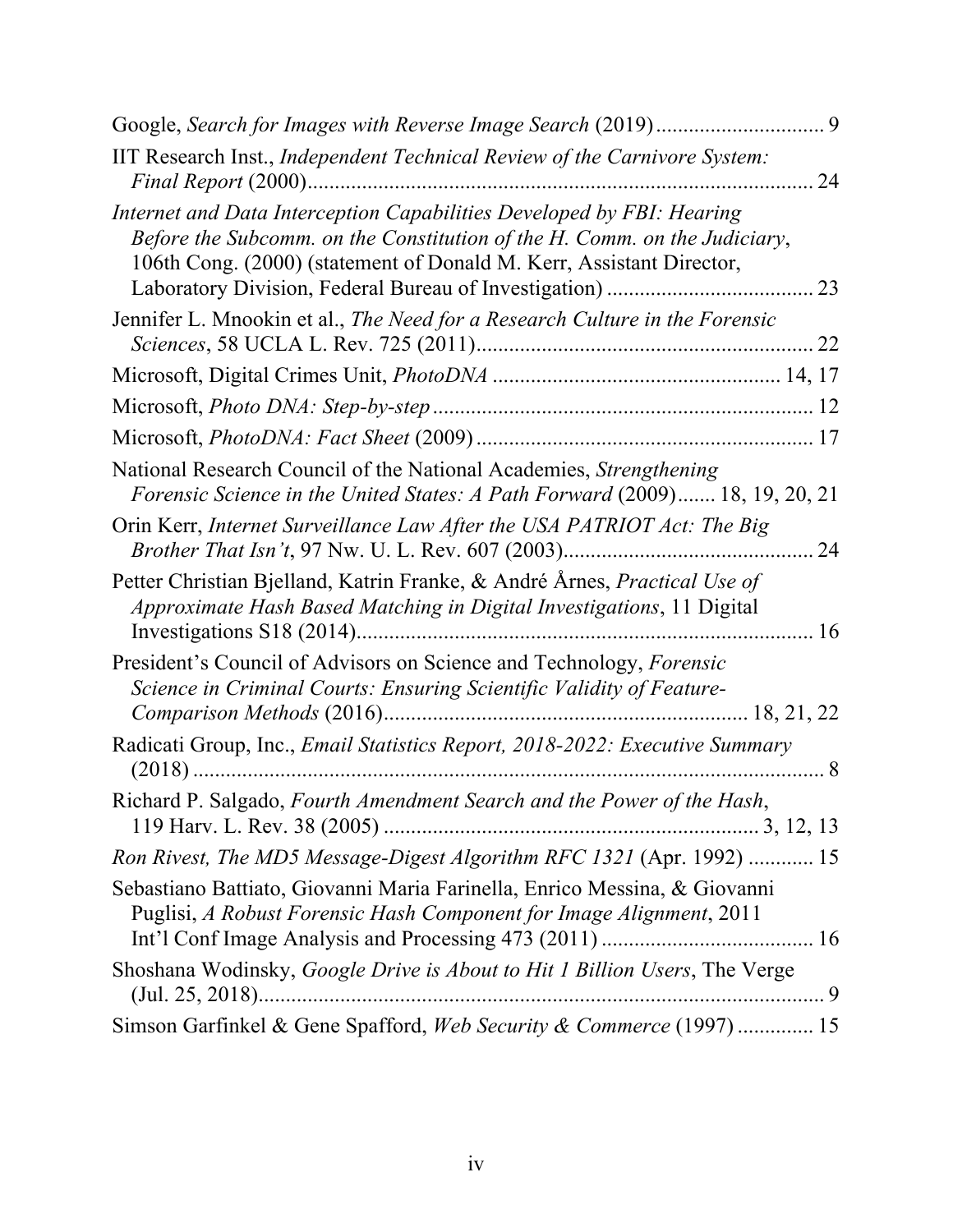#### **INTEREST OF AMICUS**

The Electronic Privacy Information Center ("EPIC") is a public interest research center in Washington, D.C., established in 1994 to focus public attention on emerging civil liberties issues and to protect privacy, the First Amendment, and other constitutional values. $<sup>1</sup>$ </sup>

EPIC routinely participates as *amicus curiae* before the United States Supreme Court and other courts in cases concerning emerging privacy issues, new technologies, and constitutional interests. EPIC has authored several briefs specifically concerning Fourth Amendment standards for searches using new technologies. *See*, *e.g.*, Brief of *Amici Curiae* EPIC et. al, *Carpenter v. United States*, 138 S. Ct. 2206 (2018) (arguing that technological changes since the era of analog phones justify departing from the third party doctrine); Brief of *Amici Curiae* EPIC et. al, *Riley v. California*, 134 S. Ct. 2473 (2014) (arguing that the warrantless search of a cell phone incident to an arrest is impermissible); Brief of *Amicus Curiae* EPIC, *Florida v. Harris*, 133 S. Ct. 1050 (2013) (arguing that the Government bears the burden of establishing the reliability of techniques used in criminal investigations). Last year, EPIC filed an *amicus* brief in a Sixth Circuit case similar to the present case. *See* Brief of *Amicus Curiae* EPIC, *United States v.* 

<sup>1</sup> The parties consent to the filing of this *amicus curiae* brief. In accordance with Fed. R. App. P. 29, the undersigned states that no monetary contributions were made for the preparation or submission of this brief, and this brief was not authored, in whole or in part, by counsel for a party.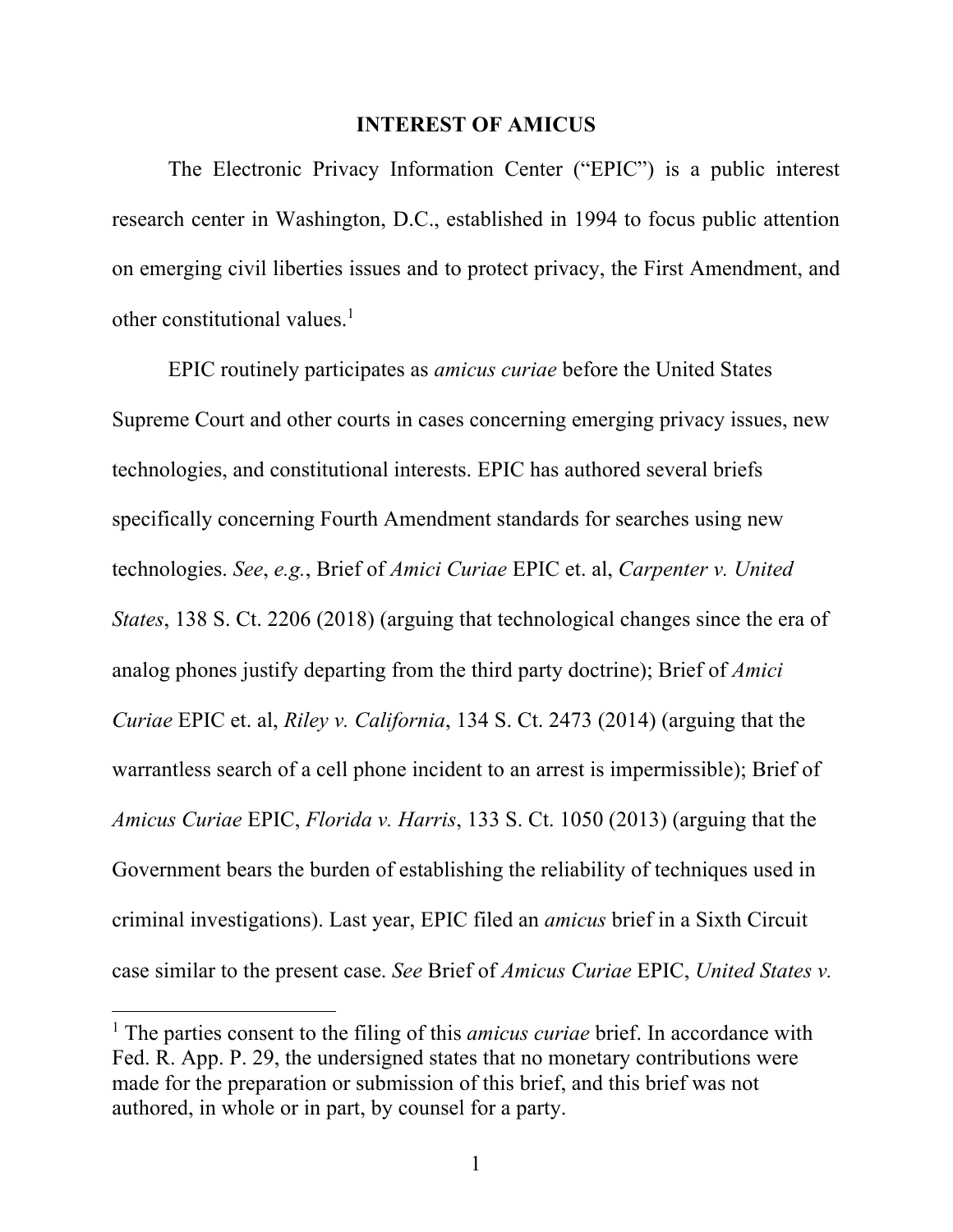*Miller*, No. 16-47, 2017 WL 2705963 (E.D. Ky. Jun. 23, 2017), *appeal docketed*, No. 18-5578 (6th Cir. Jun. 5, 2018).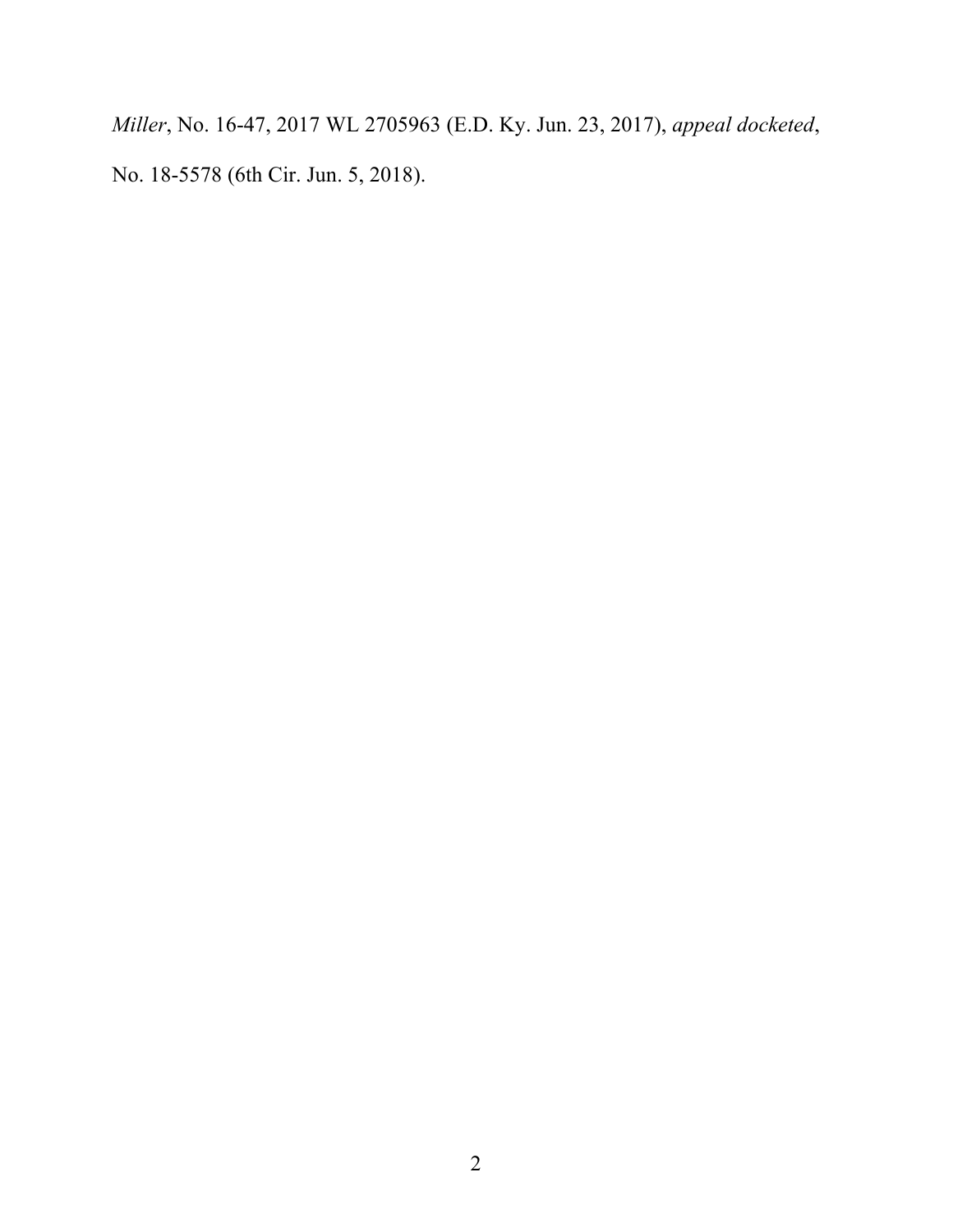#### **SUMMARY OF ARGUMENT**

This case concerns Google's use of a proprietary algorithm to routinely scan the personal files of billions of Internet users for content that the company deems unlawful to possess. If the secret matching criteria that Google has developed are triggered, Google sends personal information about the user who uploaded the file to a law enforcement agency for criminal investigation. Google and the Government have both downplayed the risk of false positives as well as the subjective determinations that provide the basis for finding that certain content is unlawful to posses. They have not made the algorithm available for inspection or established that it can reliably identify files as containing contraband. Moreover, image matching techniques, at issue in this case, do not operate the same way as file hash functions, which do in fact confirm that two files are identical. And the law review article that the lower court in this case relied upon never made this distinction or discussed the use of image matching techniques.<sup>2</sup>

Cryptographic hash functions create a unique alphanumeric string, called a "hash value," associated with a digital file; that value can be used to "match" two files that are identical in every respect. In contrast, image matching techniques, like Microsoft's PhotoDNA, manipulate and analyze image data in order to determine whether *different* files contain the same image. An image matching technique can

<sup>2</sup> Richard P. Salgado, *Fourth Amendment Search and the Power of the Hash*, 119 Harv. L. Rev. 38, fn.a1 (2005).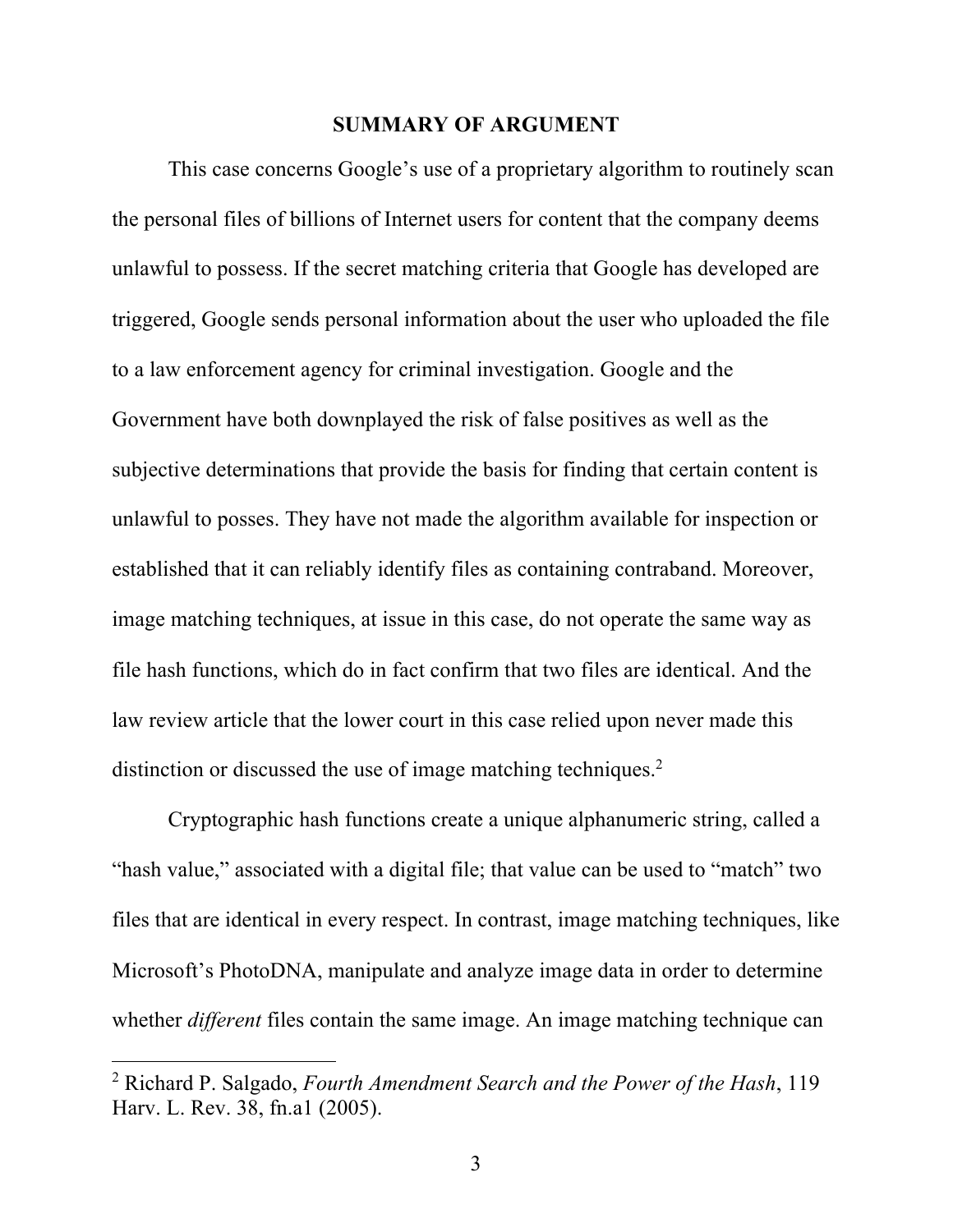enable a service provider such as Google to identify many different files that may contain the same or similar image, even if that image was altered, such as by cropping or resizing. But that capability also introduces the risk of false positives that do not exist in file hashing techniques.

Neither Google nor the Government has revealed the specific nature of the image matching technique at issue in this case. More critically, neither Google nor the Government has established the accuracy, reliability, or validity of the technique, which are fundamental requirements that courts require for scientific techniques in the law enforcement realm. Transparency is necessary because the consequences of an error are severe—automatic referral of a user's data, files, and identity to the National Center for Missing and Exploited Children ("NCMEC") and a subsequent investigation and referral to local law enforcement.

Algorithms that scan the internet for suspected contraband have far reaching consequences. Use of this technique for other purposes, e.g., to determine if files contain religious viewpoints, political opinions, or "banned books," would raise profound First Amendment concerns. Indeed, Google is currently facing criticism concerning Project DragonFly, a search engine designed for the Chinese government that enables the identification of materials that China would consider "politically sensitive." Brian Fung, *Google Really is Trying to Build a Censored*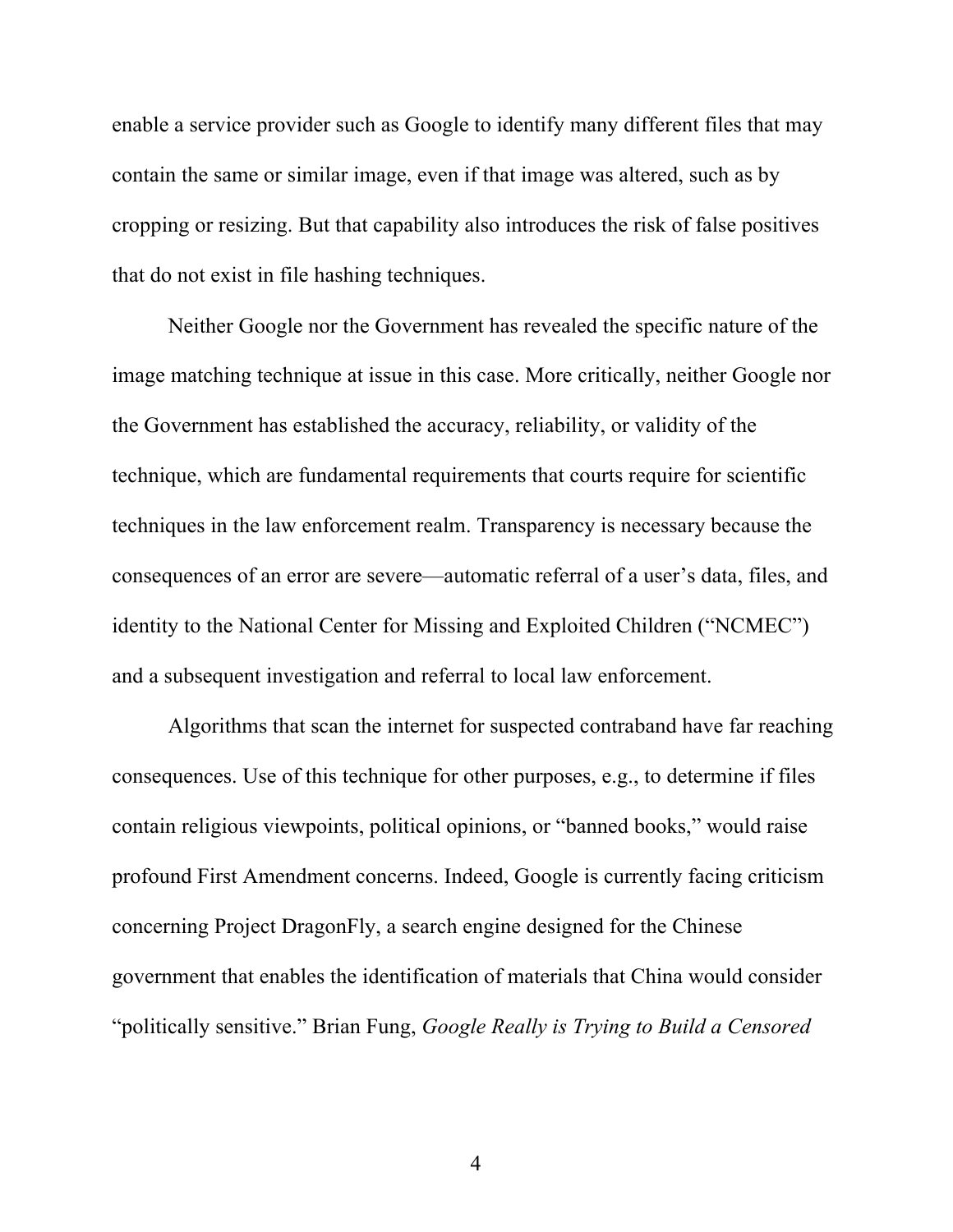*Chinese Search Engine, Its CEO Confirms*, Wash. Post (Oct. 16, 2018). <sup>3</sup> Even when the technique focuses on pornographic images, the risk is high that works of art, literature, and political commentary, will be caught in the algorithm's net. *See, e.g., Oklahoma ex rel. Macy v. Blockbuster Videos, Inc.*, No. 97-1281, 1998 WL 1108158 (W.D. Okla. Oct. 20, 1998) (finding that the Academy Award winning film *The Tin Drum* was not subject to Oklahoma's ban on child pornography).

The Fourth Amendment permits neither outcome. The private search doctrine does not allow the Government to obtain personal records from Internet companies without ensuring with "virtual certainty" that the Government otherwise has the authority to obtain the information sought.

#### **ARGUMENT**

As the Supreme Court recently recognized, "seismic shifts in digital technology" require a reexamination of existing Fourth Amendment standards. *Carpenter v. United Sates,* 138 S. Ct. 2206, 2219–20 (2018). The Court in *Carpenter* determined that the Fourth Amendment required a warrant for the automated search of cell cite location information. The Court recognized that individuals have both "a reasonable expectation of privacy in the whole of their physical movements," and that "law enforcement agents and others would not and indeed, in the main, simply could not—secretly monitor and catalogue every

<sup>&</sup>lt;sup>3</sup> https://www.washingtonpost.com/technology/2018/10/16/google-really-is-tryingbuild-censored-chinese-search-engine-its-ceo-confirms/.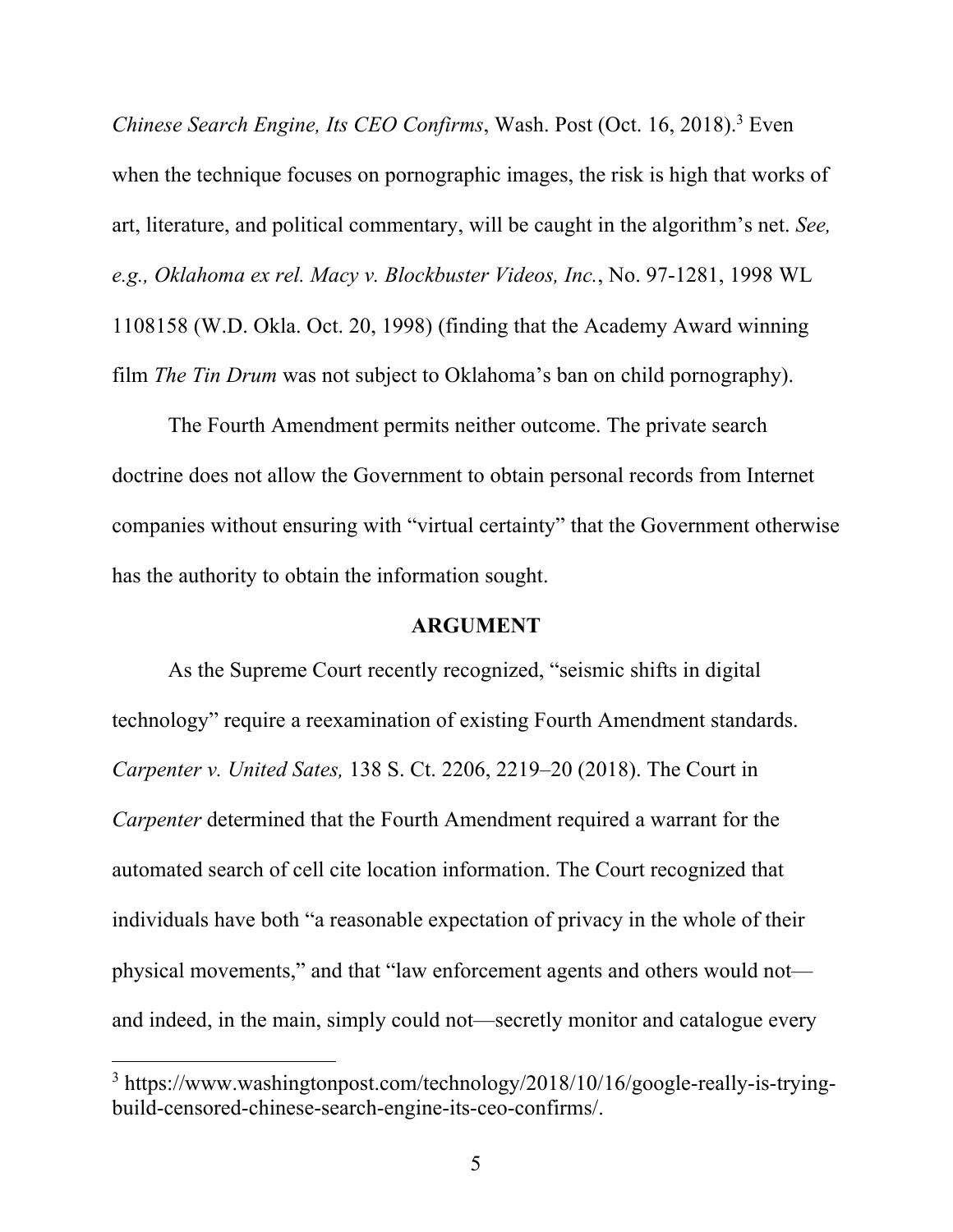single movement of an individual's car for a very long period." *Id.* at 2217. Therefore, a Fourth Amendment rule permitting suspicionless tracking of suspects in the physical world where such tracking "for any extended period of time was difficult and costly and therefore rarely undertaken," *id.*, could not justify the vast capabilities of digital surveillance.

The same can be said about the private search doctrine as applied to the continuous scanning of private files, stored on computer servers across the country. Even if a court determines that this was a "private search" because Google did not act as a government agent in this case, the Fourth Amendment requires that any "additional invasions of respondents' privacy by the government agent must be tested by the degree to which they exceeded the scope of the private search." *United States v. Jacobsen*, 466 U.S. 109, 131 (1984). In *Jacobsen*, the Court held that the Government's warrantless inspection and testing of the contents of a package that had been previously searched by FedEx was permissible because "there was a virtual certainty" that the law enforcement officer's search would not reveal "anything more than he had already been told." *Id*. at 119.

This Court should recognize that a search is not reasonable under the private search doctrine if (1) the search relies on a private company's proprietary technique, (2) the technique is used routinely to search billions of files, and (3) the Government does not establish the reliability of the technique with a "virtual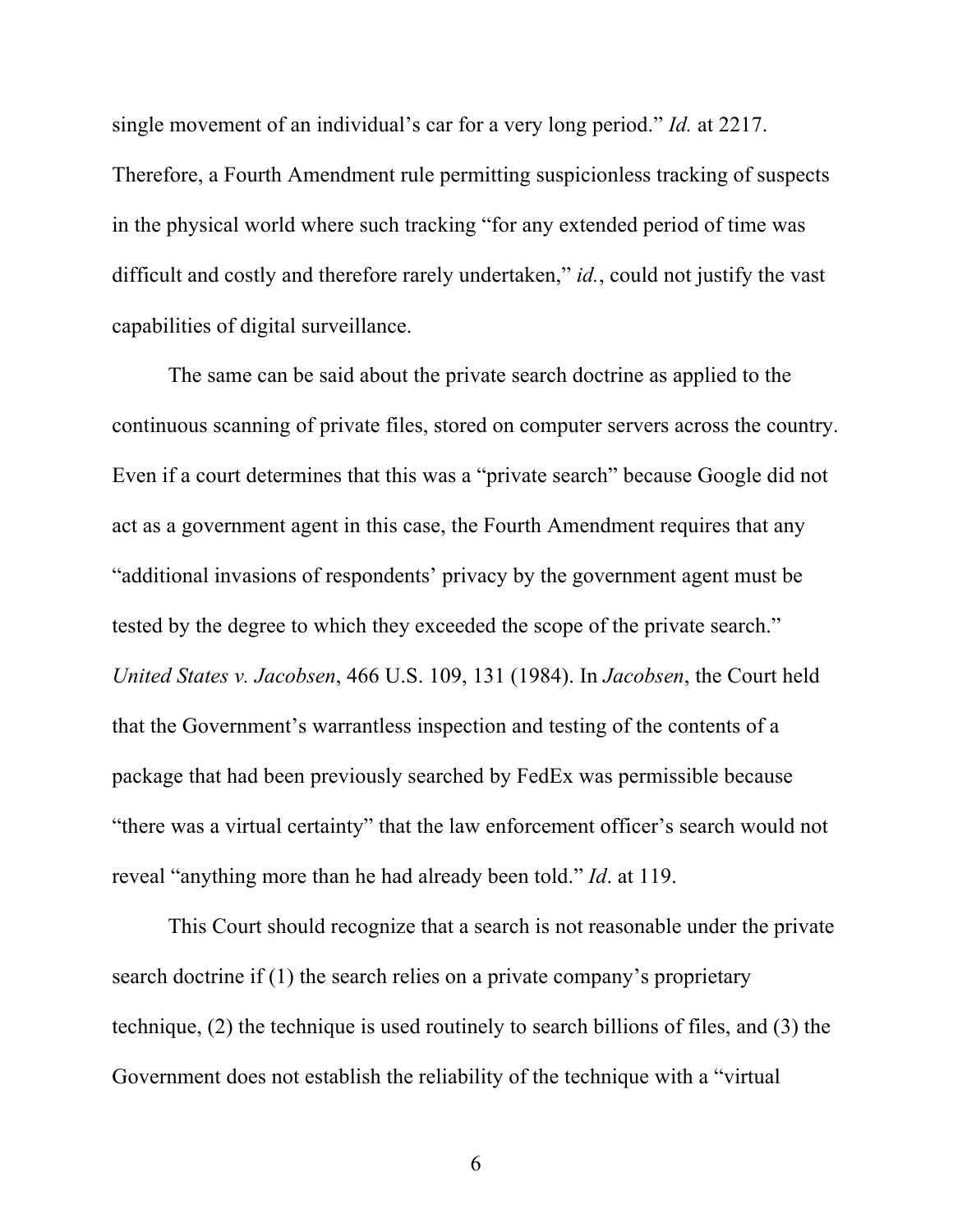certainty." Under the traditional private search doctrine, the Government would be prohibited from opening and inspecting files absent a showing that there was a "virtual certainty" that the same material had been previously searched by a private party. *United States v. Ackerman*, 831 F.3d 1292, 1305 (10th Cir. 2016) (Gorsuch, J.). And here the technique deployed by Google routinely searches millions of files and is not subject to independent inspection or verification. Moreover, the Government has not provided sufficient evidence in this case to establish with "virtually certainty" that the images sent in a CyberTipline Report to the NCMEC were the same as those uploaded by the user. Because Google's image matching technique does not function the same way as better-known file hashing techniques, and because neither Google nor the Government have explained how the image matching technique actually works or presented evidence establishing the algorithm's accuracy and reliability, the Government's search here was unreasonable.

# **I. Google's scanning technique implicates the privacy of more than a billion Internet users and there is a risk of false positives.**

As part of the coordinated effort among electronic communications service providers, the NCMEC, and government investigators, Google scans billions of files to identify suspected contraband. *See* Declaration of Cathy McGoff ¶ 4, ECF No. 62-2, *United States v. Wilson*, No. 3:15-cr-2838, 2017 WL 2733879 (S.D. Cal. Jun. 26, 2017) (describing how Google compares "content uploaded to [their]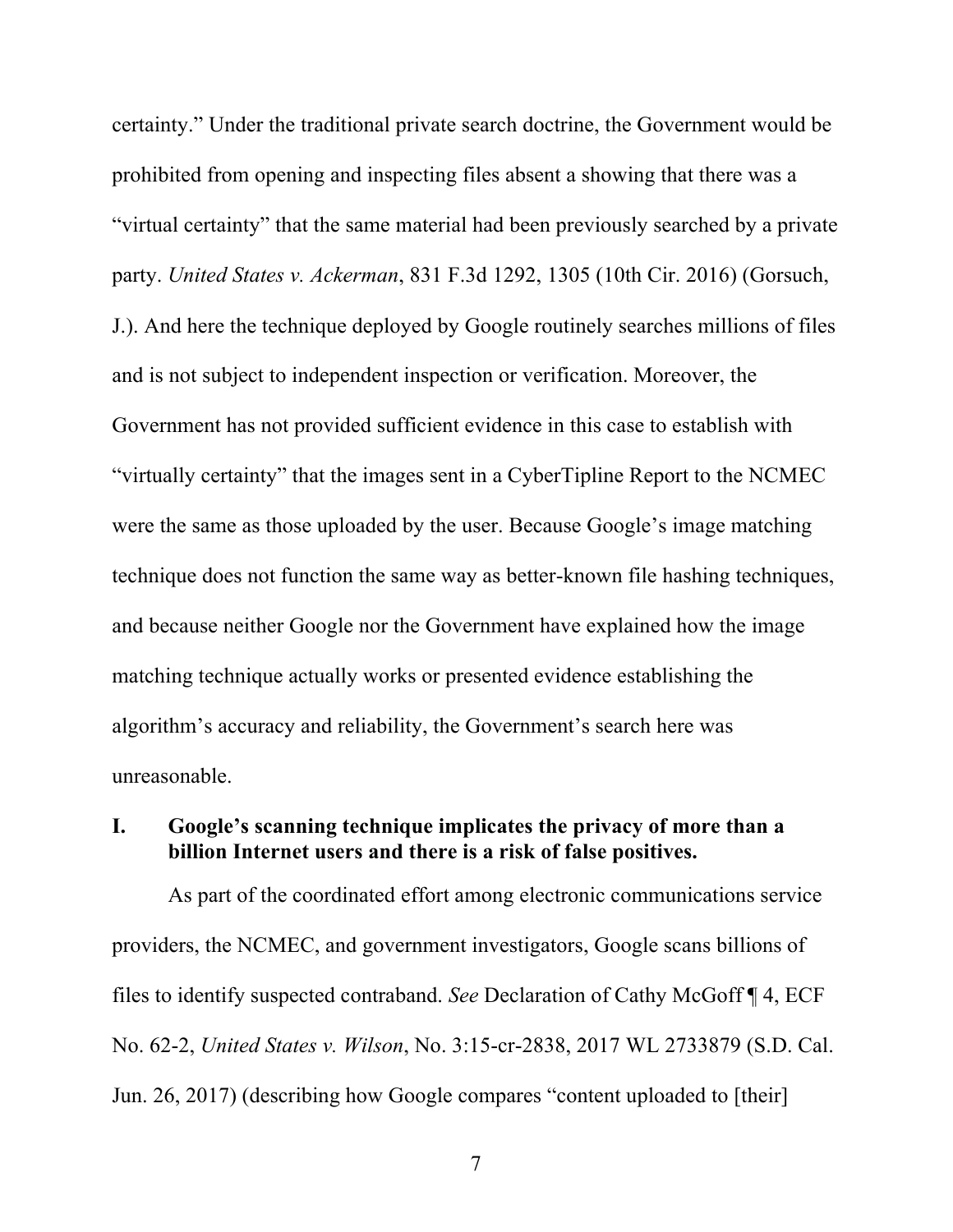services" to the hashes of previously flagged images). Google submits reports of flagged images to NCMEC pursuant to 18 U.S.C.  $\S$  2258A(a)(2). The sheer volume of data subjected to these searches, including private files uploaded to cloud storage on the largest platforms, means that the risk of error in the identification or algorithmic matching of these images is significant. If a noncontraband image is added to one of these lists, or if a provider's algorithm falsely matches a non-contraband image with one of the records from its list, many innocent users could immediately have their confidential files and personal information relayed to law enforcement, and would be subject to an intrusive investigation as a result. Strong safeguards are needed to protect the interests of Internet users, especially because a false positive would not likely be subject to judicial review.

Recent studies confirm that e-mail is "the most pervasive form of communication." Radicati Group, Inc., *Email Statistics Report, 2018-2022: Executive Summary*, at \*2 (2018).<sup>4</sup> In 2018, there were an estimated 3.8 billion email users worldwide—and the number of accounts is growing at an even faster rate than the number of users. *Id*. at 3.<sup>5</sup> The largest email provider in the world is Google, with more than 1.5 billion Gmail users. @Gmail, Twitter (Oct. 26, 2018

<sup>&</sup>lt;sup>4</sup> https://www.radicati.com/wp/wp-content/uploads/2018/01/Email Statistics Report,\_2018-2022\_Executive\_Summary.pdf.<br><sup>5</sup> The recent survey estimates an average 1.75 accounts per user, which is expected

to grow steadily over the next four years. *Id*.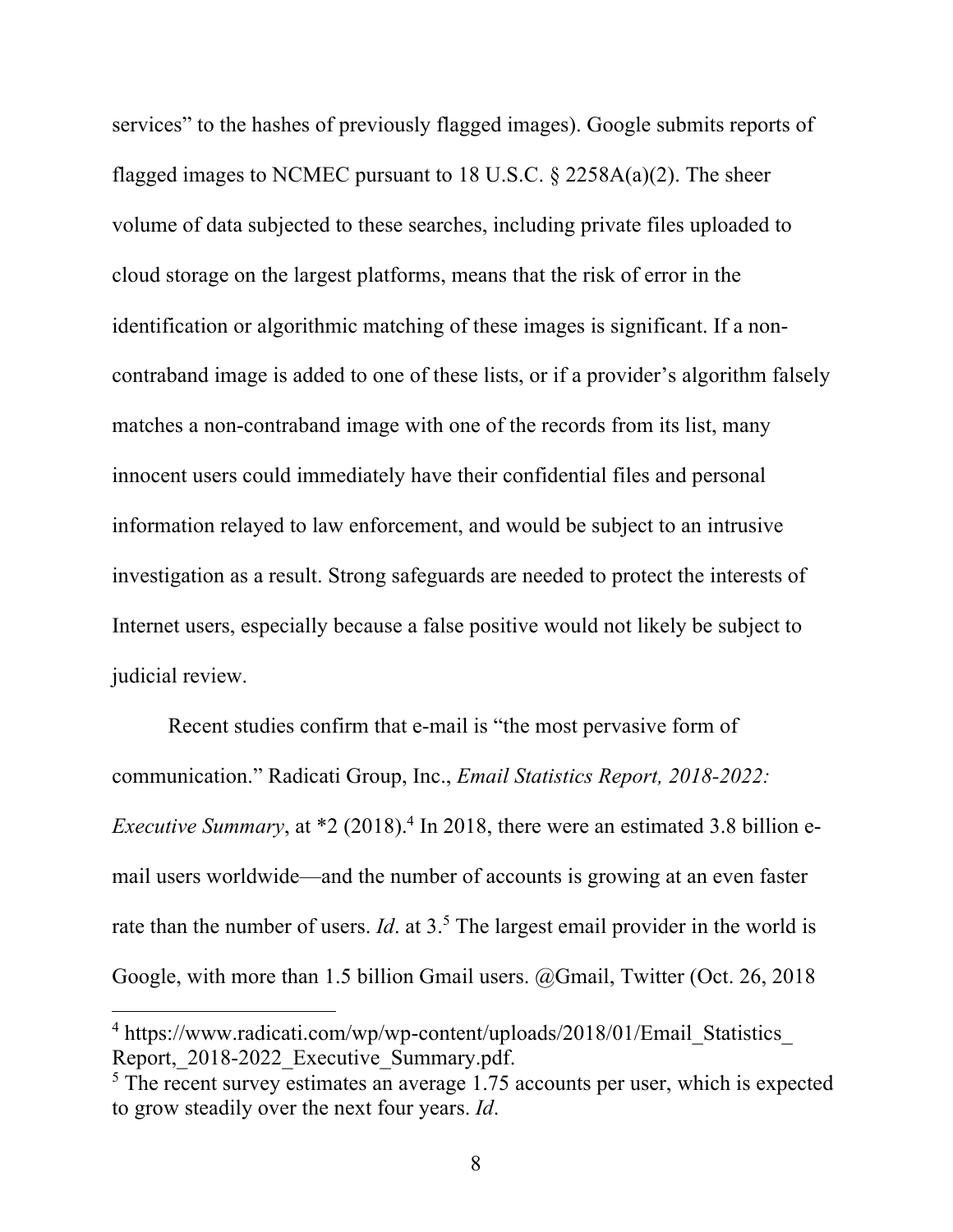9:02 AM).<sup>6</sup> And e-mail only represents a small portion of Google's services. The company controls a wide range of internet services that enable users to upload images and other files. This includes Google Photos, Google Drive, Google Docs, and YouTube. *See* Google, *Our Products* (2019). <sup>7</sup> Google's file storage service, alone, had an estimated 1 billion users worldwide as of 2018. Shoshana Wodinsky, *Google Drive is About to Hit 1 Billion Users*, The Verge (Jul. 25, 2018). <sup>8</sup> This means that Google is scanning millions and millions of files each day.

Given the number of private files that are subject to Google's scanning algorithm, the potential impact of a false positive is significant and should be treated accordingly. The history of this case and other similar cases reveals the typical process that follows a positive match by Google's scanning algorithm. After an image is flagged, Google automatically submits a CyberTipline Report to NCMEC, which includes:

- the date and time of the incident;
- the e-mail address associated with the user account that uploaded the file;
- the IP address associated with the upload;

<sup>6</sup> https://twitter.com/gmail/status/1055806807174725633.

<sup>7</sup> https://www.google.com/about/products/. Even the Google Search platform relies on user-uploaded images for "reverse image search." Google, *Search for Images with Reverse Image Search* (2019), https://support.google.com/websearch/answer/ 1325808?hl=en&ref\_topic=3180360. 8 https://www.theverge.com/2018/7/25/17613442/google-drive-one-billion-users.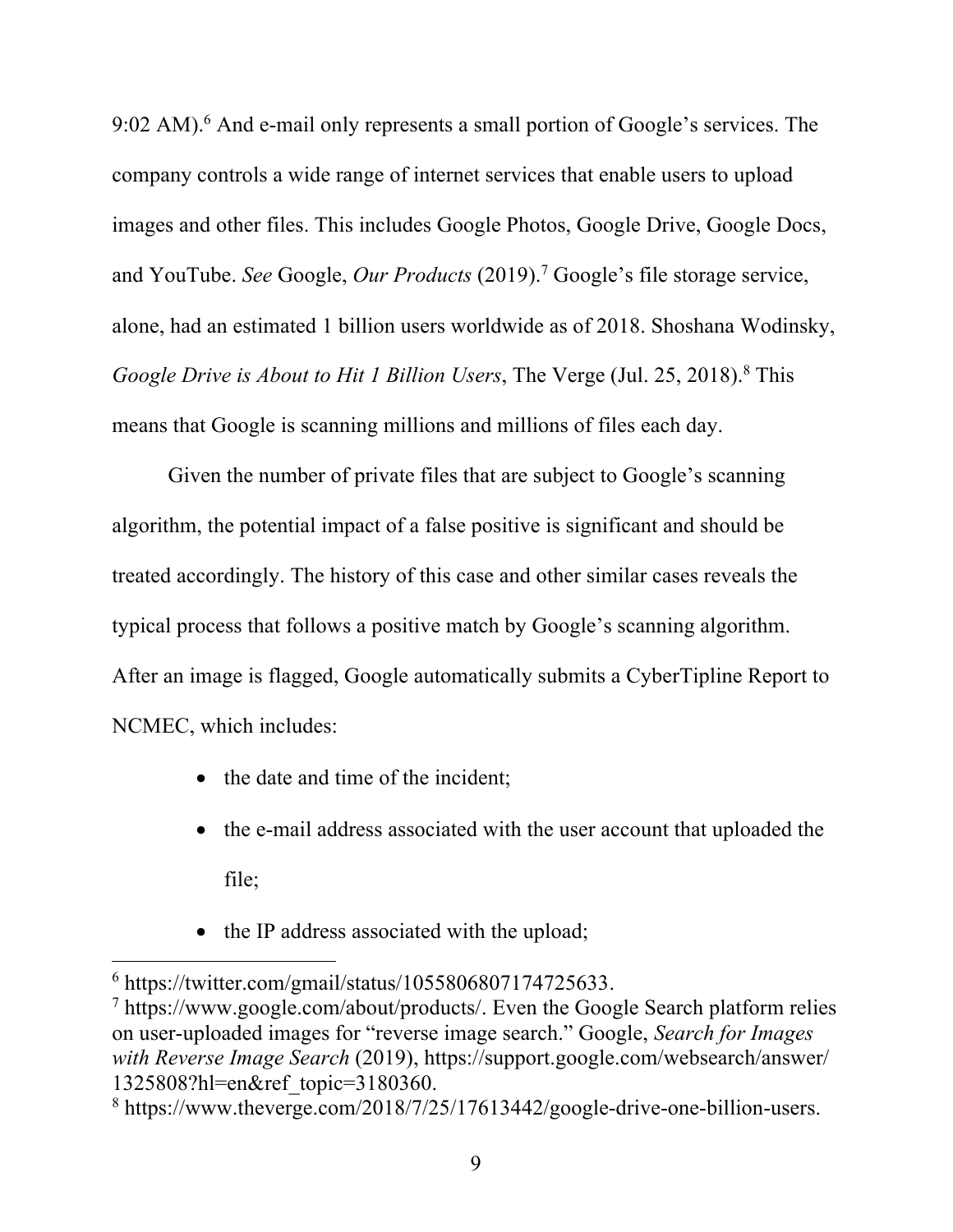- a list of IP addresses used to access the user account (which can go as far back as the original account registration date);
- the user's secondary email address provided to Google to recover access to the Gmail account;
- the filename(s);
- the "categorization" of the image(s) based on an existing rubric; and
- a copy of the image file(s).

CyberTipline Report 5074778 at 3–12, ECF No 62-3, *United States v. Wilson*, No. 3:15-cr-2838, 2017 WL 2733879 (S.D. Cal. Jun. 26, 2017). The NCMEC system automatically adds data to the report by identifying the following information associated with the user's IP address(es): Country, Region, City, Metro Code, Postal Code, Area Code, Latitude/Longitude, and Internet Service Provider or Organization. *See, e.g.*, *id*. at 13–15. Then the NCMEC staff collect additional information, including "data gathered from searches on publicly-available, opensource websites" using the account and user identifying information provided in the CyberTipline Report. *See, e.g.*, *id.* at 16. The information NCMEC gathers can include social media profiles, websites, addresses, and other personal data. *See, e.g.*, *id.* at 6–11. All of this personal data would be collected and then sent to a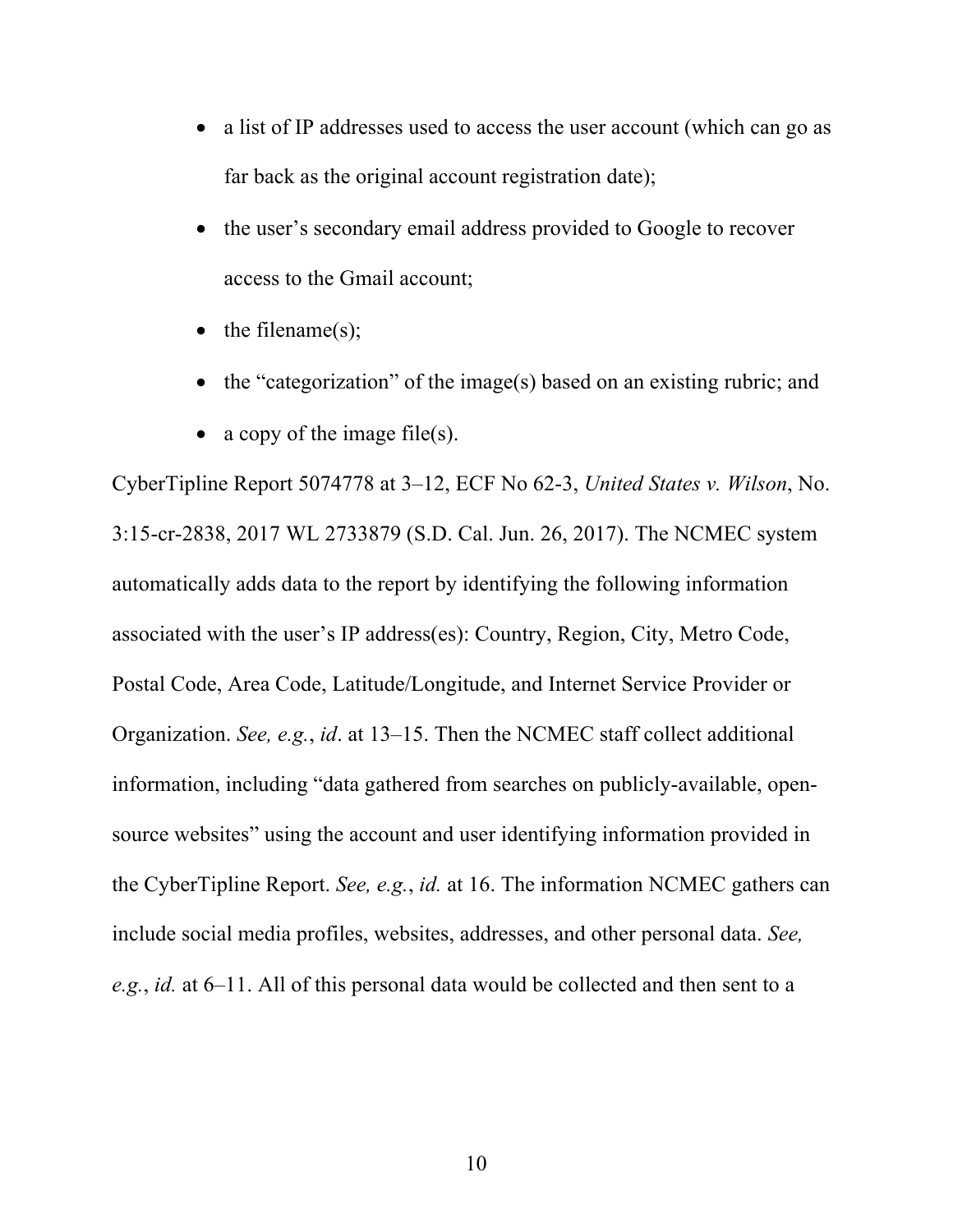detective near the user before any person at Google or NCMEC has actually reviewed the files to confirm that they are contraband.<sup>9</sup>

There are at least three types of errors that could trigger the disclosure of a person's private data to a law enforcement agency where, in fact, no suspected contraband image was ever uploaded.

First, a Google employee could add the hash value of a non-contraband image to Google's suspected contraband repository (record entry error). A record entry error could arise when a Google employee mistakenly believes a noncontraband image contains contraband, or when the hash value of a contraband image is recorded incorrectly in the repository.

Second, a service provider might erroneously add an image's hash value to its suspected contraband repository based on a list of hash values that it received from some other entity (downstream error). The potential for downstream error was previously identified by the court in *United States v. Keith*, 980 F. Supp. 2d 33 (D. Mass. 2013), in a case where AOL's staff had not actually reviewed the original image that was the basis for the hash value.

Third, Google's algorithm could generate a false positive due to the specific image matching method used (match error). A false positive could, for example, be

<sup>9</sup> *See* McGoff Declaration, *supra*, ¶ 7 ("When Google's product abuse detection system encounters a hash that matches a hash of a known child sexual abuse image, in some cases Google automatically reports the user to NCMEC without rereviewing the image.").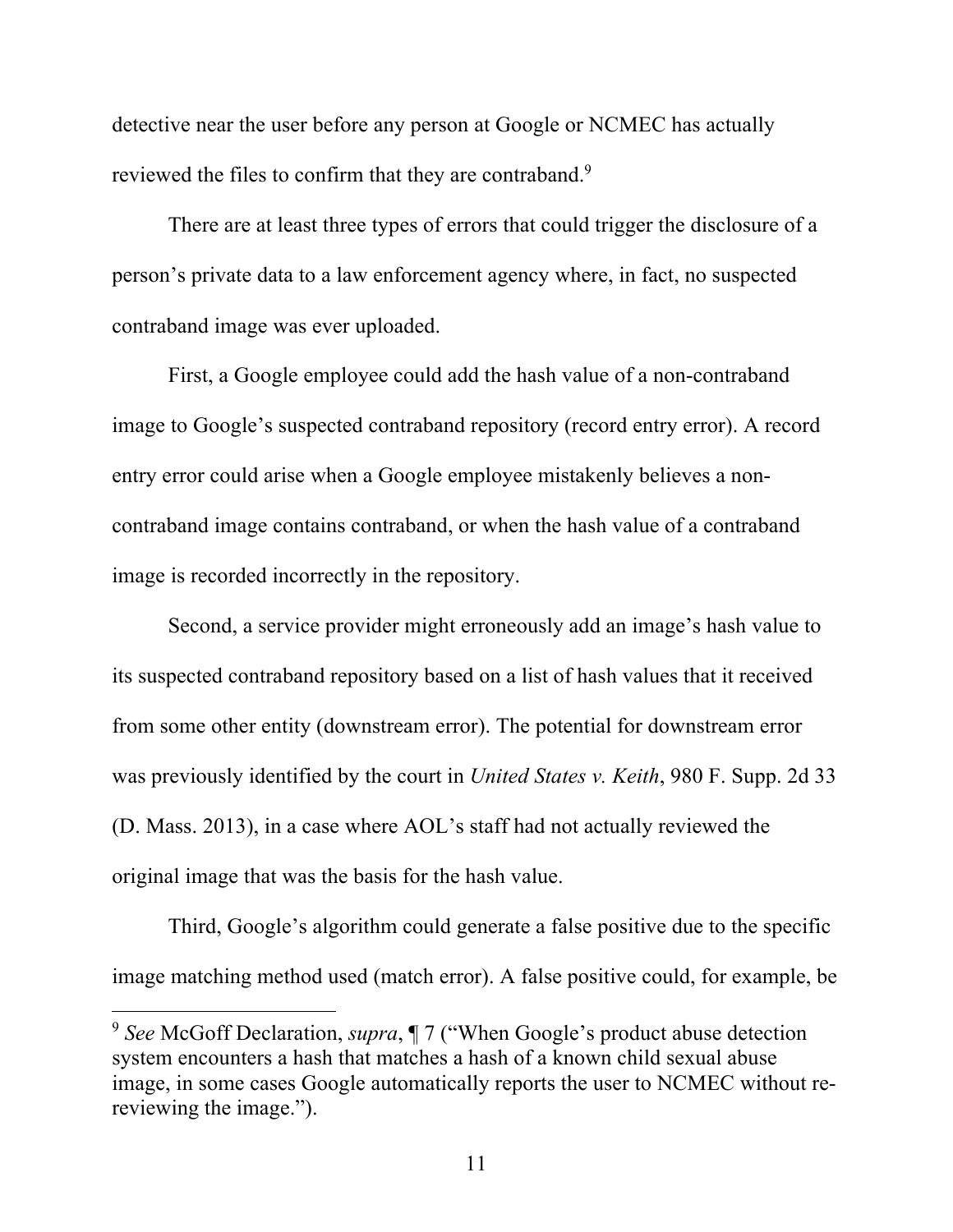caused by similarities in the images even if one image contains suspected contraband and the other does not. The likelihood of a mismatch error depends entirely on the specific hashing method used and its false positive rate. For example, certain *file* hashing algorithms are designed "to confirm that when a copy of data is made, the original is unaltered and the copy is identical, bit-for-bit." Richard P. Salgado, *Fourth Amendment Search and the Power of the Hash*, 119 Harv. L. Rev. 38, 38 (2005). But there is no evidence on the record that Google's algorithm matches *files* bit-for-bit. In fact, it is highly unlikely that Google's algorithm assigns each file a unique hash value because slight changes to the file, e.g., by cropping or lightening the image, would alter the hash value and thereby evade detection by the algorithm. Other image matching techniques, including Microsoft PhotoDNA, which is used by NCMEC, identify "similar" images based on analysis of the image's content. Microsoft, *Photo DNA: Step-by-step*. 10 Google's algorithm most likely works in a similar way by manipulating the file and then assigning a value based on the image data. But Google has not explained what its algorithm does to an image file to set this value.

The Google declaration submitted in this case does not provide sufficient detail to evaluate the reliability and validity of their image matching technique or

<sup>10</sup> *Available at*

https://web.archive.org/web/20130921055218/http://www.microsoft.com/global /en-us/news/publishingimages/ImageGallery/Images/Infographics/PhotoDNA/flow chart photodna Web.jpg (last accessed Sept. 21, 2013).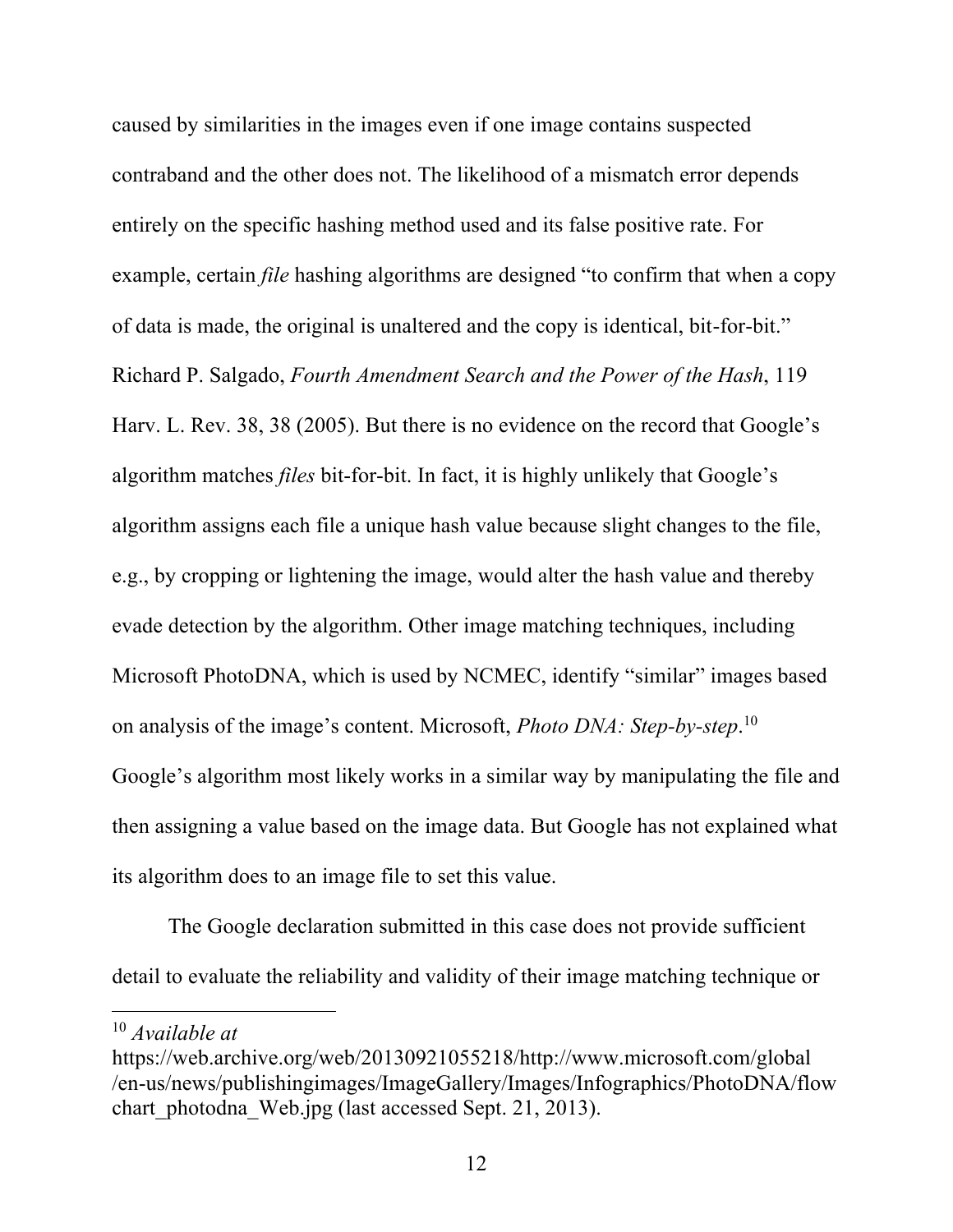of their process for adding image values to the suspected contraband repository. In order to allow the ongoing scanning and reporting of images users upload to Google services, the Government should, at a minimum, be required to disclose the underlying evidentiary techniques and show that they are valid and reliable. A warrantless search of private files is unreasonable where the Government relies on a proprietary algorithm and fails to establish the reliability and accuracy of the technique.

- **II. Image matching techniques, like other investigative techniques, require research and testing to establish reliability.**
	- **A. On the record before this court, the Government cannot establish with "virtual certainty" that the files it searched were identical to the files that a Google employee previously viewed.**

The lower court made a key mistake in the discussion of hashing technology when it relied upon an out-of-circuit case that cited a 2005 law review article discussing file hashing techniques. Mem. Order 2 n.2, ECF No. 57 (citing Salgado, *supra*, at  $38-39$ .<sup>11</sup> What the court did not appreciate is that the file hashing techniques discussed in the Salgado article are fundamentally different from image matching techniques at issue in this case. The court's Fourth Amendment ruling was based on the premise that the image value created by Google's matching algorithm is equivalent to a "digital fingerprint," Mem. Order 2, and that an image

 $11$  Mr. Salgado is an attorney and was at that time a senior legal director at Yahoo!. He is now Google's Director of information security and law enforcement matters.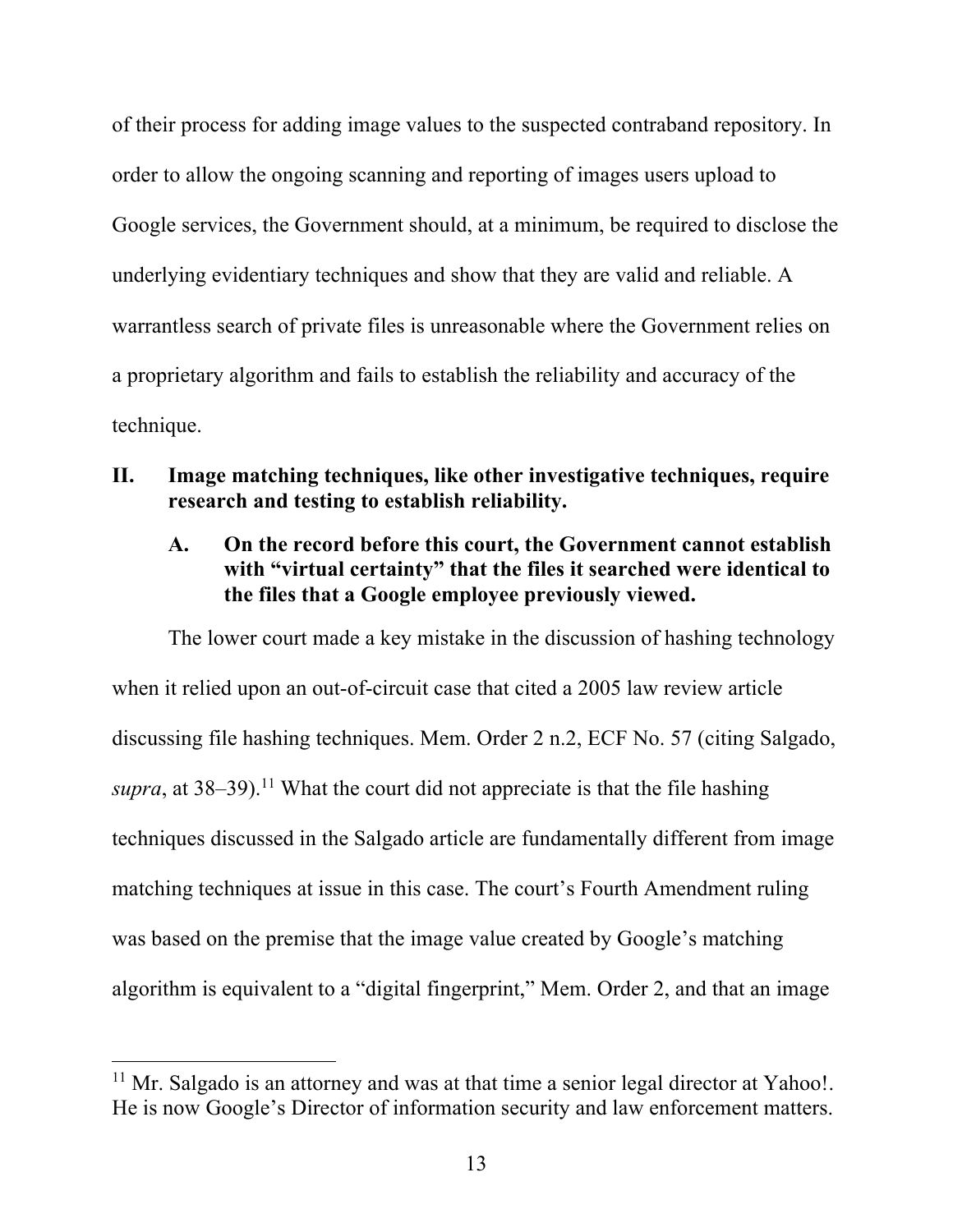is "assigned a unique hash value." *Id.* at 10. But the Government has not disclosed or even described the Google image matching technique, and has not established that the system can match files with a virtual certainty. Without more information about the technique and evidence of accuracy and reliability, the court did not have the factual basis to reach that conclusion.

The *file hashing* techniques described in the Salgado article are used to *uniquely identify* or authenticate files and signatures; the *image matching* techniques deployed Google, Microsoft, and others are used to identify *similar features* in image files even if those files are actually different (e.g. if the color, orientation, or size, has been changed). *See* Microsoft, Digital Crimes Unit, *PhotoDNA* at 4 [hereinafter Microsoft PhotoDNA Slides].<sup>12</sup> While file hashing algorithms minimize false positives, files that have been modified or altered will necessarily produce different hash values. Bruce Schneier, *Applied Cryptography*  30 (1996) ("A single bit change in the pre-image changes, on the average, half of the bits in the hash value."). In contrast, image matching algorithms techniques are more likely to produce many false positives. These techniques attempt to match images even if the files have been altered, i.e., the files have different hash values. *See* Microsoft PhotoDNA Slides, *supra*, at 4. In other words, image matching

<sup>12</sup> *Available at*

https://rm.coe.int/CoERMPublicCommonSearchServices/DisplayDCTMContent?d ocumentId=09000016802f249e (last accessed Mar. 27, 2019).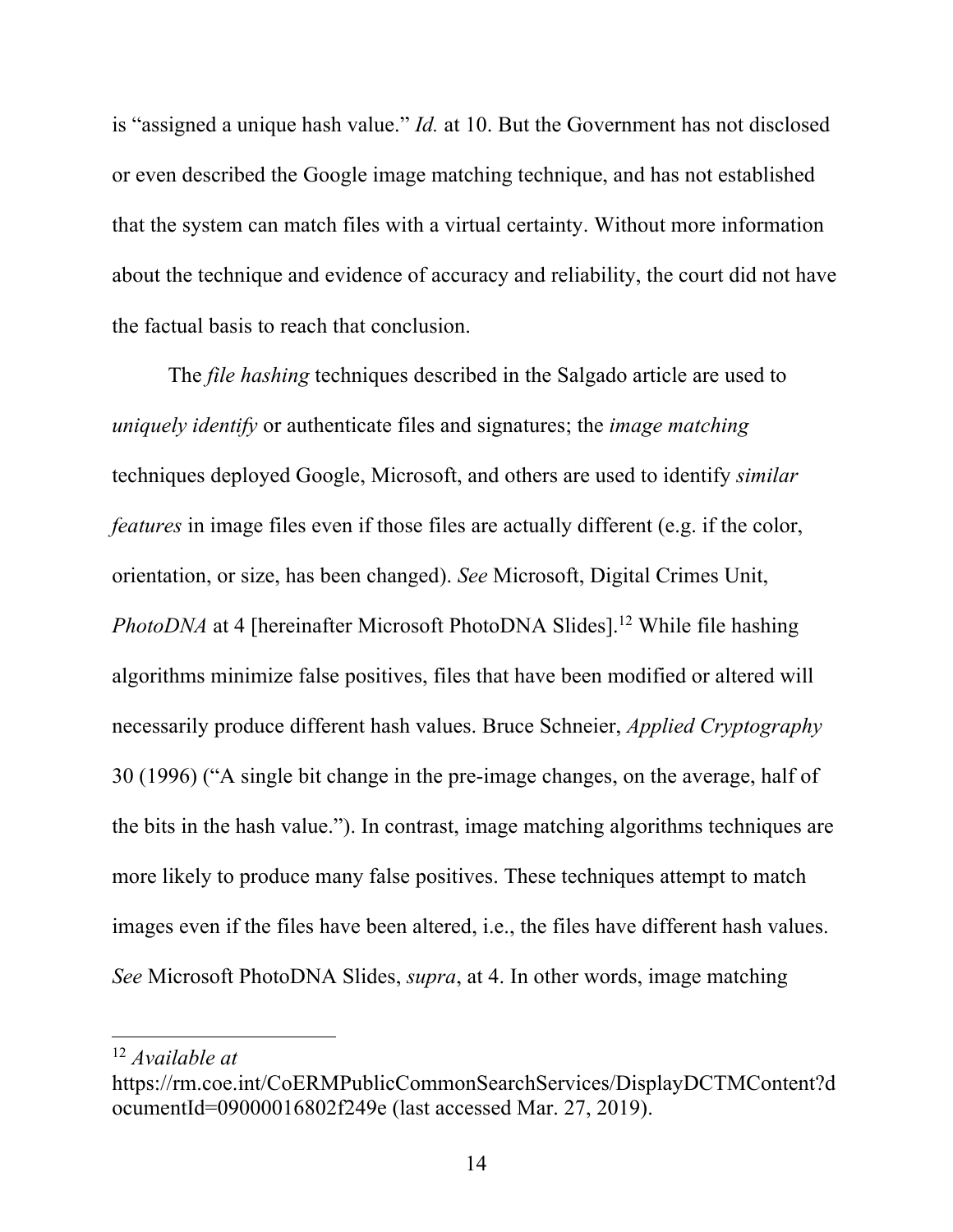techniques such as Microsoft's PhotoDNA do *not* assign unique hash values to files. Instead, these techniques analyze images to create a value that can be matched to many different files depending on the content of that file.

The technique of matching *files* relies on "one-way hash functions," which are commonly used in cryptographic systems. Schneier, *supra*, at 30. A hash function produces a message digest, which "distill[s] the information contained in a file (small or large) into a single large number, typically between 128 and 256 bits in length." Simson Garfinkel & Gene Spafford, *Web Security & Commerce*  202 (1997). Several message digest algorithms, including MD4 and MD5, were developed by Ronald Rivest,<sup>13</sup> while others (Secure Hash Algorithm, or SHA, and its revised version) were developed by the National Security Agency. *Id.* at 203– 204. These functions are "powerful tools for detecting very small changes in very large files." *Id*. at 205. As cryptographer Bruce Schneier explains:

Think of it as a way of fingerprinting files. If you want to verify that someone has a particular file (that you also have), but you don't want him to send it to you, then ask him for the hash value. If he sends you the correct hash value, then it is almost certain that he has that file.

Schneier, *supra*, at 31.

 

In contrast, *image matching* techniques are based on different functions and achieve different results. The value of an image is a "distinctive signature, which represents the visual content of the image in a compact way (usually just a few

<sup>&</sup>lt;sup>13</sup> *See Ron Rivest, The MD5 Message-Digest Algorithm RFC 1321* (Apr. 1992).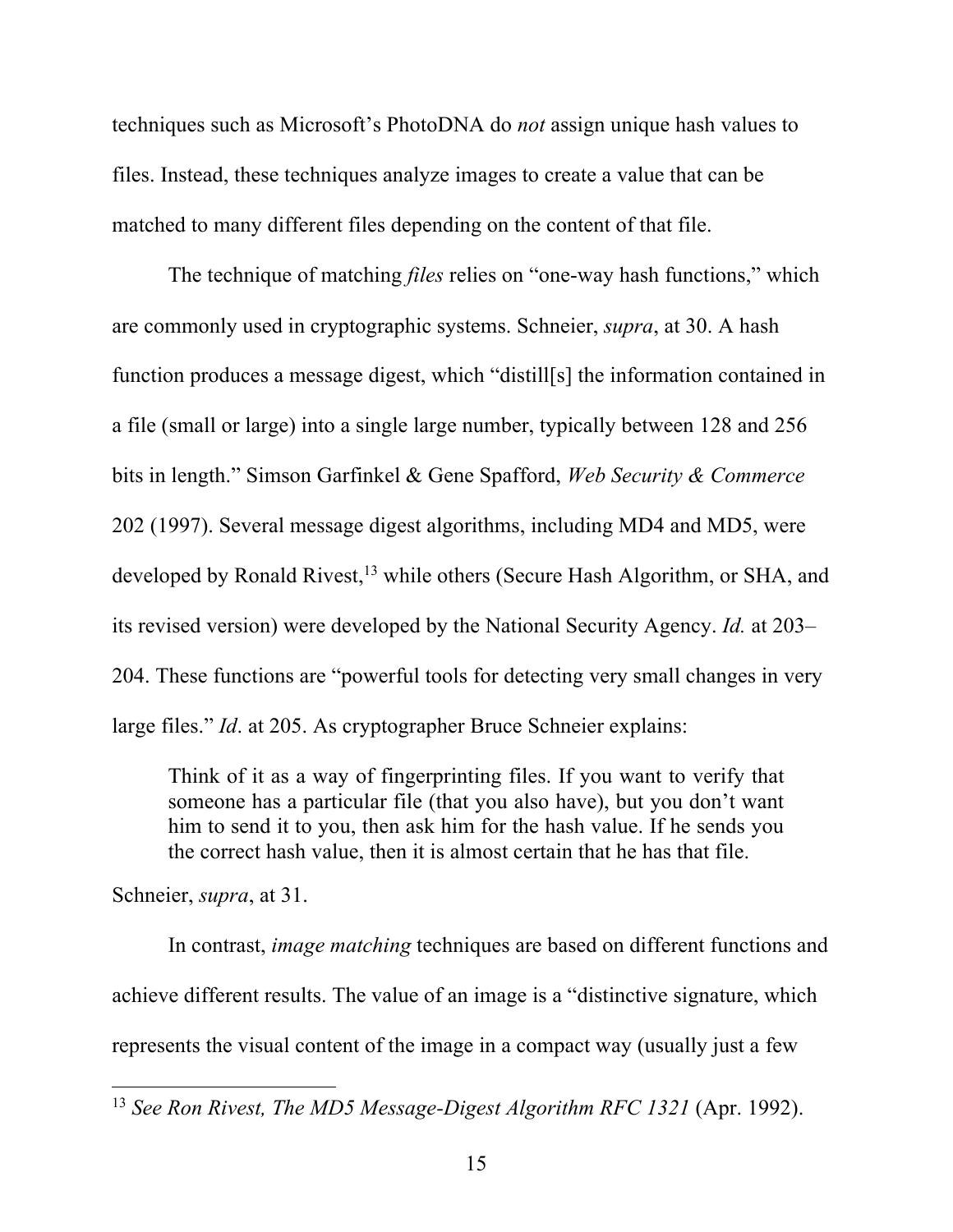bytes)." Sebastiano Battiato, Giovanni Maria Farinella, Enrico Messina, & Giovanni Puglisi, *A Robust Forensic Hash Component for Image Alignment*, 2011 Int'l Conf Image Analysis and Processing 473, 474 (2011). There are many different image matching techniques because each algorithm is designed to be "robust against allowed operations" while "at the same time" attempting to distinguish different and/or tampered images. *Id*. These "approximate matching" techniques are referred to as "perceptual hashing" because they aim to "detect objects that are perceptually similar from the perspective of a human." Petter Christian Bjelland, Katrin Franke, & André Årnes, *Practical Use of Approximate Hash Based Matching in Digital Investigations*, 11 Digital Investigations S18, S20 (2014).

For example, PhotoDNA—an image matching function developed by Microsoft and Dartmouth College for use by NCMEC—can match images even if minor changes have been made that would change the file hash value, such as cropping, resizing, and adjusting the color. As Microsoft described at the time that it developed the PhotoDNA technique, "The PhotoDNA 'robust hashing' technique differs from other common hashing technologies because it does not require the image's characteristics to be completely identical to reliably find matches, thereby enabling matches to be identified even when photos are resized or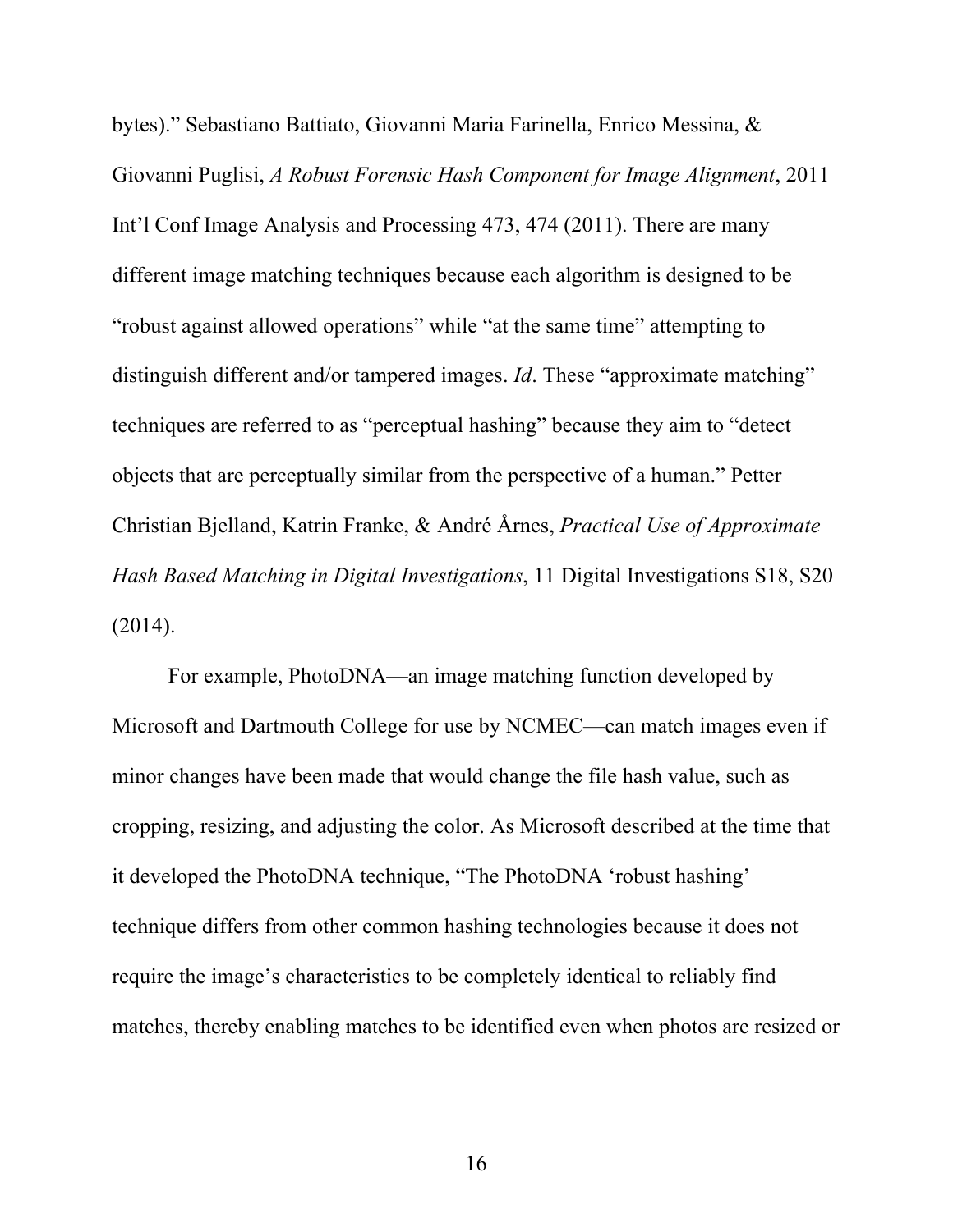similarly altered." Microsoft, *PhotoDNA: Fact Sheet* (2009). <sup>14</sup> One of the reasons that Microsoft itself cites for the use of its image matching technique is that it is capable of matching two images even if the files themselves are different. *See*  Microsoft PhotoDNA Slides, *supra*, at 4.

Given the differences in the reliability of file hashing techniques and image matching techniques, courts should require the Government to provide specific evidence about an image matching method relied upon to justify a search. The Government cannot simply provide surface-level assertions of reliability and analogies to other forensic techniques. Without evidence about how the specific technique works, it is impossible to determine whether there was a "virtual certainty" that Google staff previously viewed the image files sent to NCMEC.

## **B. The National Academy of Sciences and other experts have raised significant concerns about the lack of reliable standards for investigative techniques.**

EPIC's concerns about the courts' reliance on image matching techniques in this case arise in the context of a growing scientific and legal consensus about the need to assess the reliability of new investigative techniques. Forensic science has been widely criticized because of a lack of clear standards and credible research to support technical conclusions. *See* President's Council of Advisors on Science and

<sup>14</sup> *Available at*

https://web.archive.org/web/20140323033617/http://www.microsoft.com/enus/news/presskits/photodna/docs/photodnafs.doc.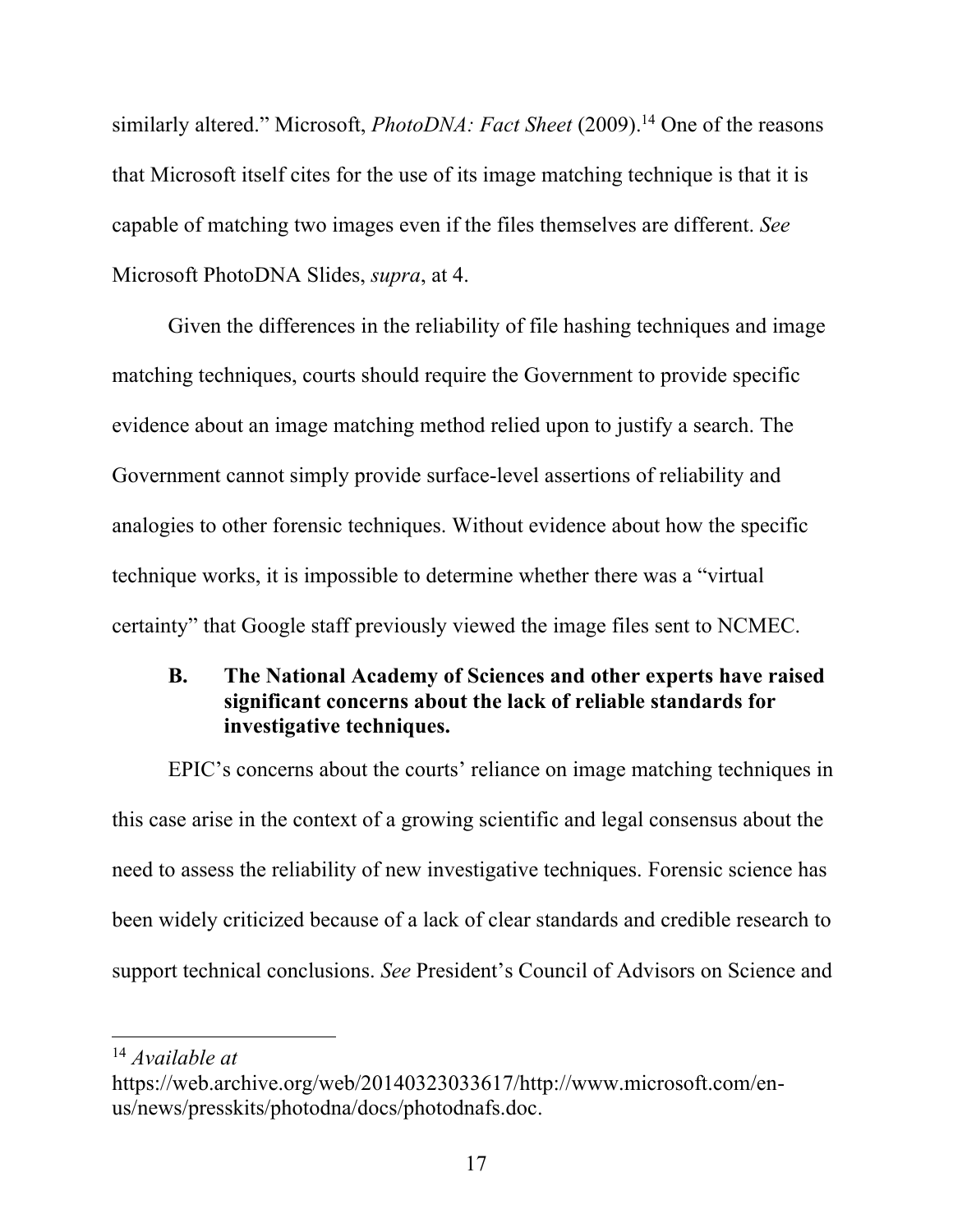Technology, *Forensic Science in Criminal Courts: Ensuring Scientific Validity of Feature-Comparison Methods* (2016) [hereinafter PCAST Report]; National Research Council of the National Academies, *Strengthening Forensic Science in the United States: A Path Forward* (2009) [hereinafter National Academy Report]. Even groundbreaking new methods that seem infallible should be subject to scrutiny. Erin E. Murphy, *Inside the Cell: The Dark Side of Forensic DNA*, at x–xi (2015). If the Government believes that Google's algorithm is reliable enough to meet the Fourth Amendment "virtual certainty" standard, then it should produce evidence of how the technique works and be able to assure this Court and others of the reliability and accuracy of the technique.

It is widely known throughout the criminal justice system that novel techniques, presented as scientific and infallible, are in fact flawed and imperfect. *See, e.g.*, Geoffrey C. Bunn, *The Truth Machine: The Social History of the Lie Detector* 5 (2012) ("[U]se of the machine has constantly transgressed the boundary that supposedly demarcates factual science from sheer fantasy.") The 2009 National Academy Report identified several significant problems in forensic science, including "the potential danger of giving undue weight to evidence and testimony derived from imperfect testing and analysis" and the subsequent "admission of erroneous or misleading evidence." National Academy Report at 4. The National Academy Report was commissioned by Congress to "identify the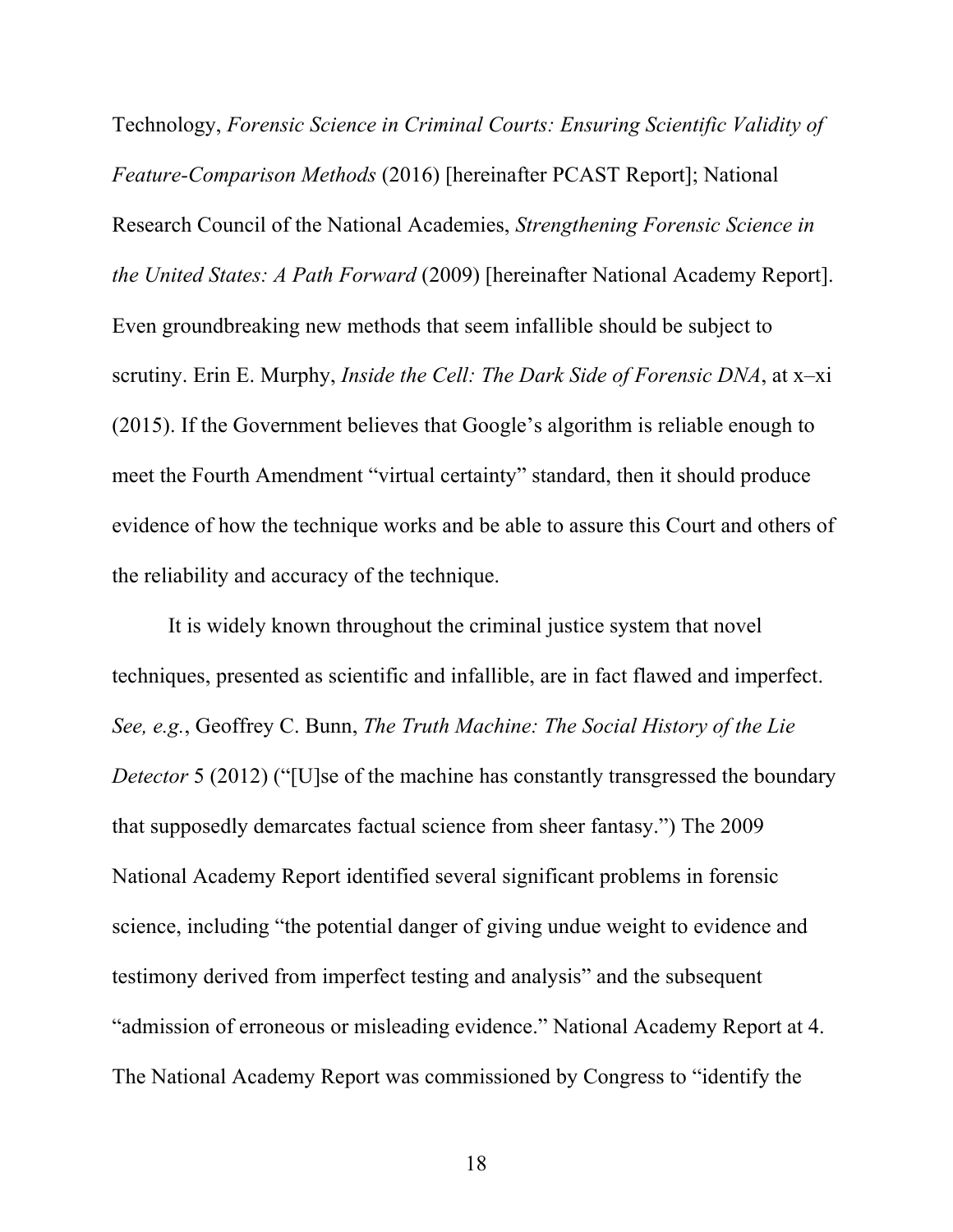needs of the forensic science community." *See* The Science, State, Justice, Commerce, and Related Agencies Appropriations Act of 2006. P.L. No. 109-108, 119 Stat. 2290 (2005).

The National Academy found that "The simple reality is that the interpretation of forensic evidence is not always based on scientific studies to determine its validity." National Academy Report, *supra*, at 8. The report discussed how several prominent forensic techniques that have "been called into question," including "fingerprint analysis." *Id*. at 43. Fingerprint identifications had been "viewed as exact means of associating a suspect with a crime scene print and were rarely questioned." *Id*. But the scientific foundation of this technique has now been called into question because it is not established that "one can determine with adequate reliability that the finger that left an imperfect impression at a crime scene is the same finger that left an impression (with different imperfections) in a file of fingerprints." *Id*. So the fact that the Government and courts have described these image matching values as a "digital fingerprint," Mem. Op. 3, shouldn't necessarily instill confidence. The Supreme Court has recognized the significance of the National Academy Report in identifying problems with the reliability of forensic methods. *See Melendez-Diaz v. Massachusetts*, 557 U.S. 305, 318 (2009).<sup>15</sup> This Court should also look to that report when considering what

 <sup>15</sup> In full, the Court stated: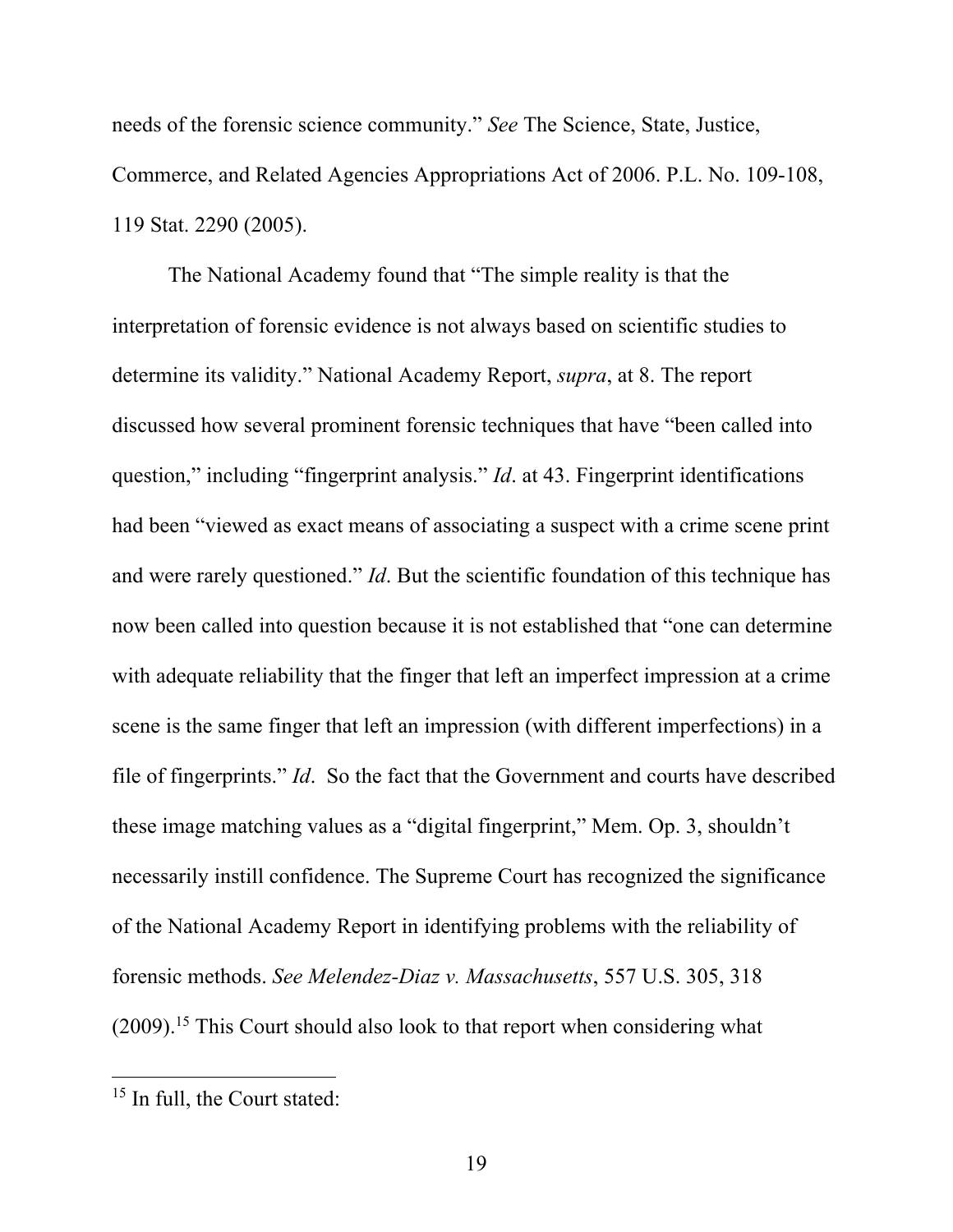evidence is necessary to establish reliability of the image matching technique at issue in this case, and in other cases involving hash algorithms going forward.

The Supreme Court has recognized that, in the context of the Federal Rules of Evidence, a "trial judge must ensure that any and all scientific testimony or evidence admitted is not only relevant, but reliable." *Daubert v. Merrell Dow Pharmaceuticals, Inc.*, 509 U.S. 579, 589 (1993). The focus of a trial judge should be solely on "principles and methodology . . . ." *Id*. at 595. This presents a problem where "[f]orensic science facilities exhibit wide variability in capacity, oversight, staffing, certification, and accreditation across federal and state jurisdictions." National Academy Report at 14. The Report recommended that NIFS have an advisory board comprised of experts in "forensic science disciplines . . .

information technology, measurements and standards, testing and evaluation, law, <u> 1989 - Andrea San Andrea San Andrea San Andrea San Andrea San Andrea San Andrea San Andrea San Andrea San An</u>

Nor is it evident that what respondent calls "neutral scientific testing" is as neutral or as reliable as respondent suggests. Forensic evidence is not uniquely immune from the risk of manipulation. According to a recent study conducted under the auspices of the National Academy of Sciences, "[t]he majority of [laboratories producing forensic evidence] are administered by law enforcement agencies, such as police departments, where the laboratory administrator reports to the head of the agency." National Research Council of the National Academies, Strengthening Forensic Science in the United States: A Path Forward 183 (2009) (hereinafter National Academy Report). And "[b]ecause forensic scientists often are driven in their work by a need to answer a particular question related to the issues of a particular case, they sometimes face pressure to sacrifice appropriate methodology for the sake of expediency." *Id.*, at 23–24. A forensic analyst responding to a request from a law enforcement official may feel pressure--or have an incentive--to alter the evidence in a manner favorable to the prosecution.

*Melendez-Diaz,* 557 U.S. at 318.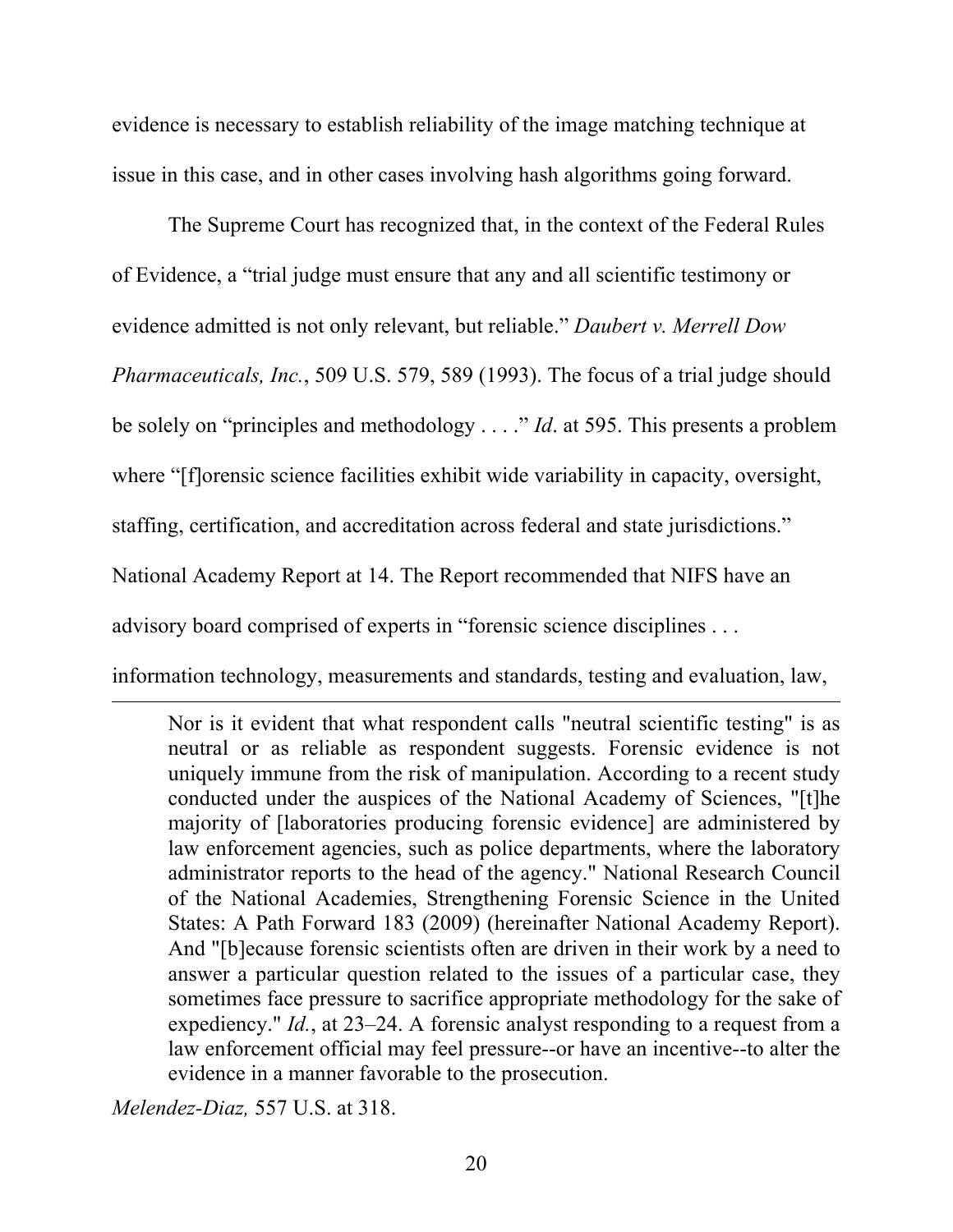[and] national security . . . ."*Id*. The NIFS would be responsible for implementing standardized reporting, increasing research, developing best practices, and imposing quality control. *Id*. at 19–33.

A 2016 report from the President's Council of Advisors on Science and Technology ("PCAST"), which sought to clarify the scientific standards underlying the evidentiary rules established in *Daubert* and Rule 702, extended many of the conclusions from the National Academy Report. The PCAST report said that "answering the question of scientific validity in the forensic disciplines is important not just for the courts but also because it sets quality standards that ripple out throughout these disciplines—affecting practice and defining necessary research." PCAST Report at 43. The report described the requirement that evidence be based on "reliable principles and methods" to correspond to the scientific standard of "foundational validity." *Id*. Foundational validity requires that, "based on empirical studies," a method be "repeatable, reproducible, and accurate, at levels that have been measured and are appropriate to the intended application." *Id*. at 47. The report provided the following definitions of repeatable, reproducible, accurate, and reliable:

By "repeatable," we mean that, with known probability, an examiner obtains the same result, when analyzing samples from the same sources.

By "reproducible," we mean that, with known probability, different examiners obtain the same result, when analyzing the same samples.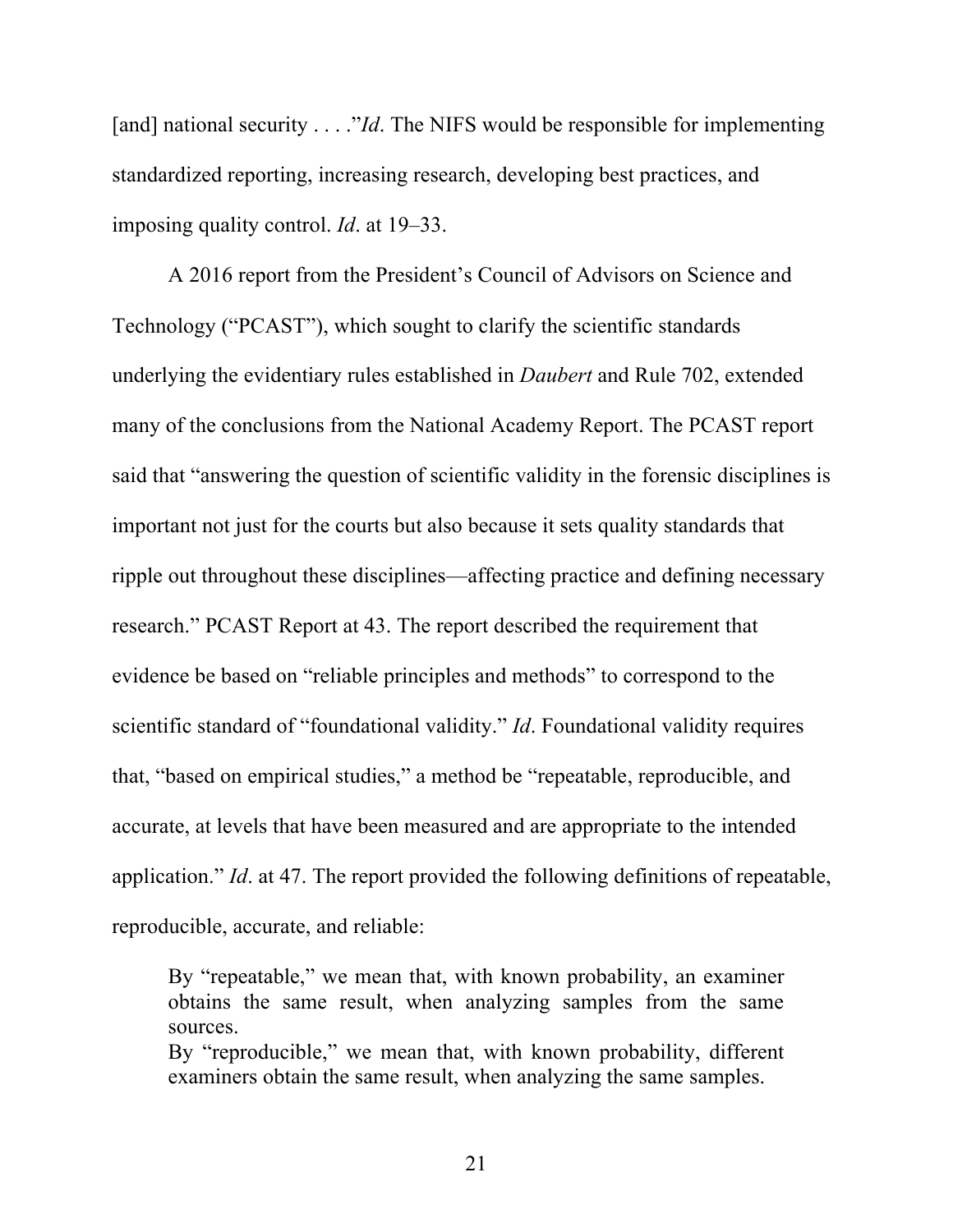By "accurate," we mean that, with known probabilities, an examiner obtains correct results both (1) for samples from the same source (true positives) and (2) for samples from different sources (true negatives). By "reliability," we mean repeatability, reproducibility, and accuracy.

*Id*. The report stressed that "[t]he method need not be perfect, but it is clearly essential that its accuracy has been measured based on appropriate empirical testing and is high enough to be appropriate to the application." *Id*. at 48. PCAST made clear that mere assertions of certainty are insufficient: "Statements claiming or implying greater certainty than demonstrated by empirical evidence are scientifically invalid." *Id*. at 54.

A group of law professors, academic researchers, and practicing forensic scientists, led by Dean Jennifer Mnookin, have also sought to develop a common framework for modern forensics. *See* Jennifer L. Mnookin et al., *The Need for a Research Culture in the Forensic Sciences*, 58 UCLA L. Rev. 725 (2011). Dean Mnookin's study argues for an increased focus on empiricism, transparency, and the type of ongoing critical perspective inherent in a "research culture." *Id*. at 740- 44.

In this case, the Government has failed to produce evidence describing the image matching technique or to establish the accuracy and reliability of that technique. This state of affairs is at odds with the views of the National Academies and leading experts to ensure the accuracy and reliability of forensic techniques.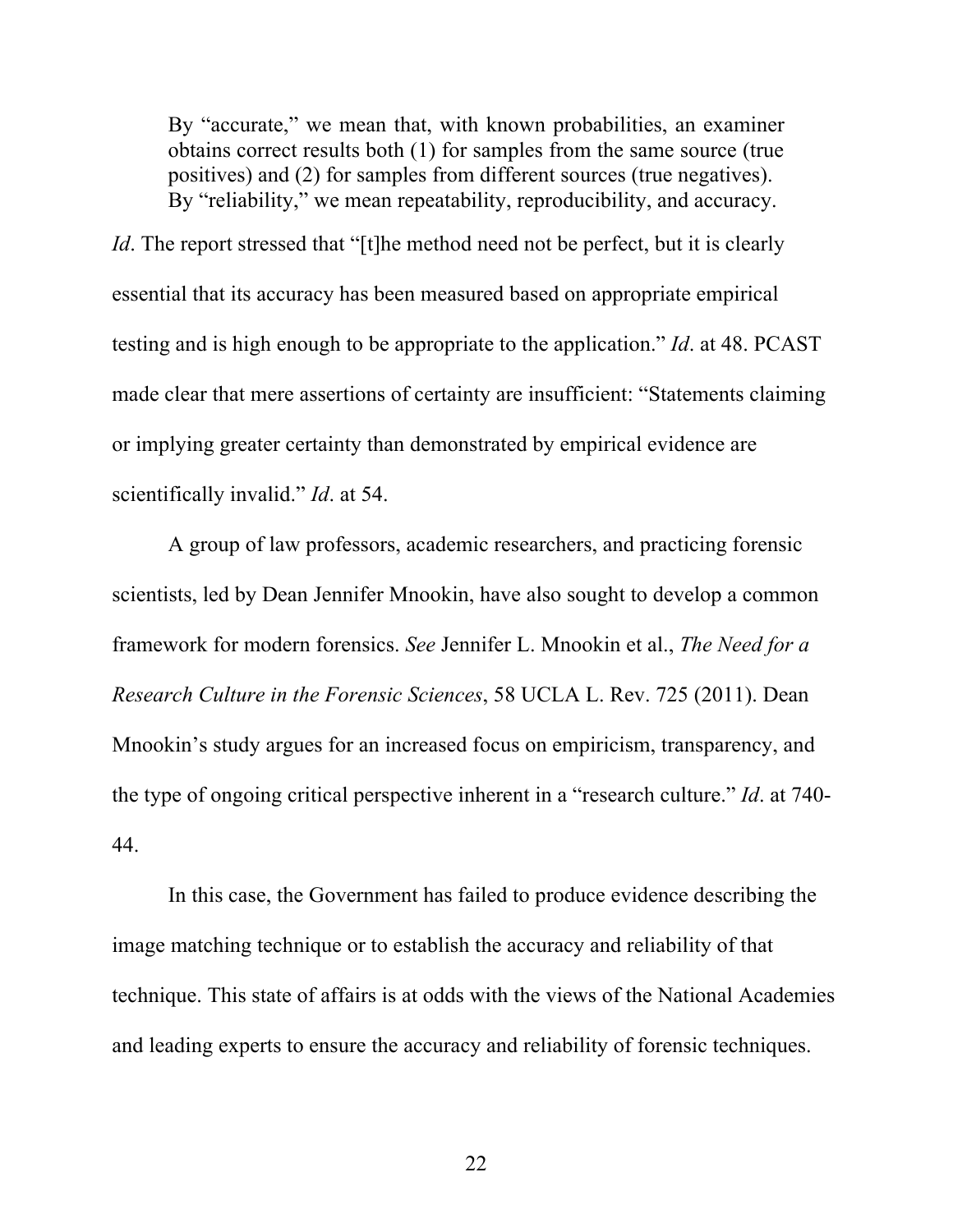### **C. The Government's prior use of flawed techniques to scan private messages underscores the need for proof of reliability here.**

This is not the first time that the Government has purported to develop a technique that perfectly identifies evidence that falls outside the ambit of the Fourth Amendment. In the late 1990s, the FBI developed a software program called "Carnivore" to enable interception of Internet communications pursuant to a court order. *See Internet and Data Interception Capabilities Developed by FBI: Hearing Before the Subcomm. on the Constitution of the H. Comm. on the Judiciary*, 106th Cong. (2000) (statement of Donald M. Kerr, Assistant Director, Laboratory Division, Federal Bureau of Investigation). Carnivore was designed to act like a commercial packet "sniffer" product, which analyzes electronic communications packets as they travel through a network. *See id*. According to the agency, Carnivore could be configured to filter and then store "transmissions which comply with pen register court orders, trap & trace court orders, Title III interception orders, etc." *Id.* The Bureau claimed that, using this technique, only the communications subject to warrant authority would be obtained from the networks of private communications services.

The IIT Research Institute conducted an independent assessment of the FBI's program, and determined that the Carnivore software was capable of collecting "everything that passes by on the Ethernet segment to which it is connected." IIT Research Inst., *Independent Technical Review of the Carnivore*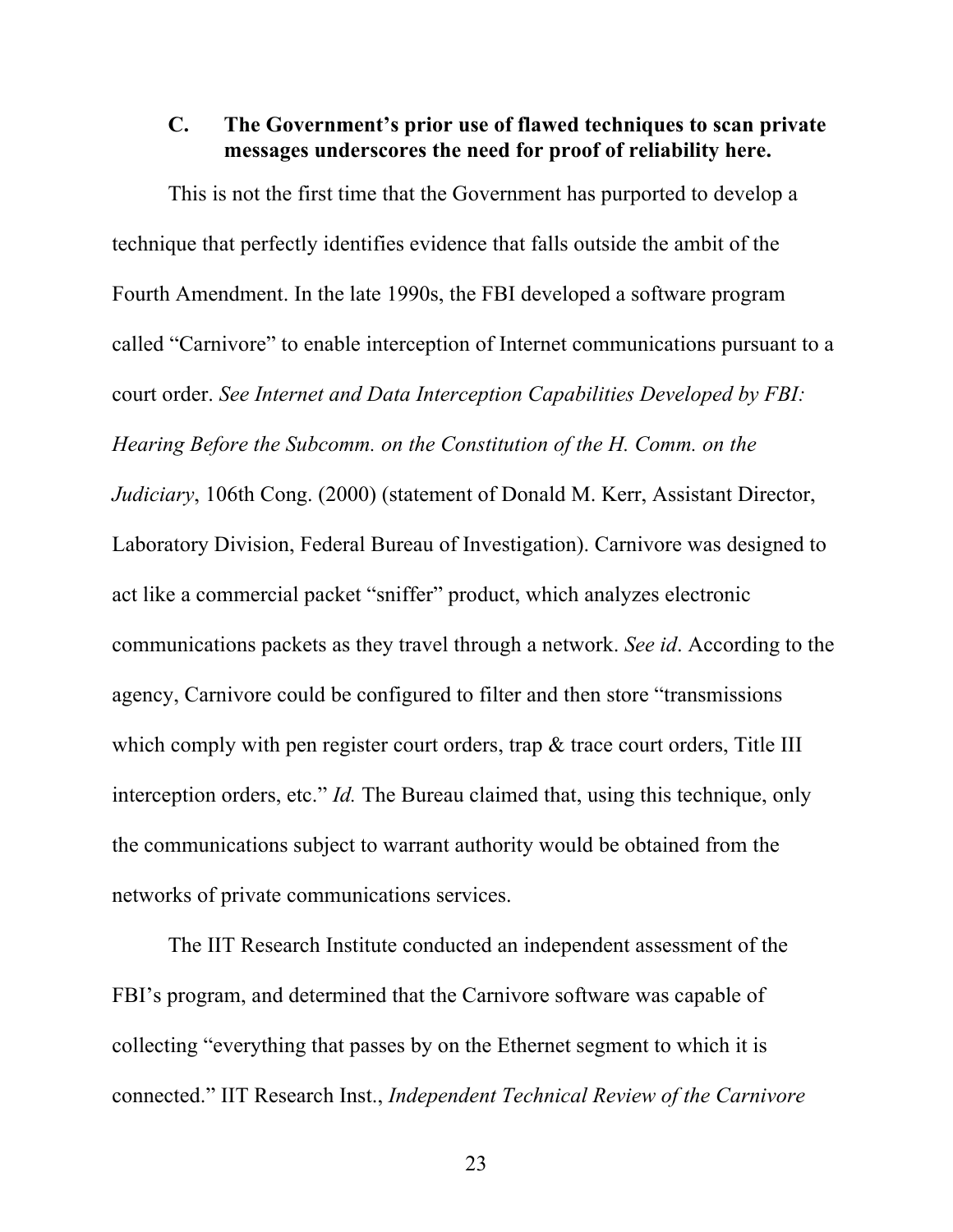*System: Final Report* 4-3 (2000) [hereinafter IITRI Final Report]. The Report also found that "Carnivore version 1.3.4 collects more than would be permitted by the strictest possible construction of the pen-trap statute," and the FBI "admitted that a previous version of Carnivore handled pipelined SMTP [packets] incorrectly." *Id*. However, the Report concluded that there were "significant procedural checks to minimize configuration errors." *Id*.

The proper configuration and use of the Carnivore software was thus a critical element of any legal use of the tool. *See Melendez-Diaz,* 557 U.S. at 318. As Professor Orin Kerr also noted, "legitimate concerns exist that the program may malfunction, and as with any tool, human error can cause the program to be configured incorrectly." Orin Kerr, *Internet Surveillance Law After the USA PATRIOT Act: The Big Brother That Isn't*, 97 Nw. U. L. Rev. 607, 654 (2003). In response to this concern, Congress added new reporting requirements under the pen register statute, codified at 18 U.S.C. § 3123(a)(3), that require documentation of:

(i) any officer or officers who installed the device and any officer or officers who accessed the device to obtain information from the network;

(ii) the date and time the device was installed, the date and time the device was uninstalled, and the date, time, and duration of each time the device is accessed to obtain information;

(iii) the configuration of the device at the time of its installation and any subsequent modification thereof; and

(iv) any information which has been collected by the device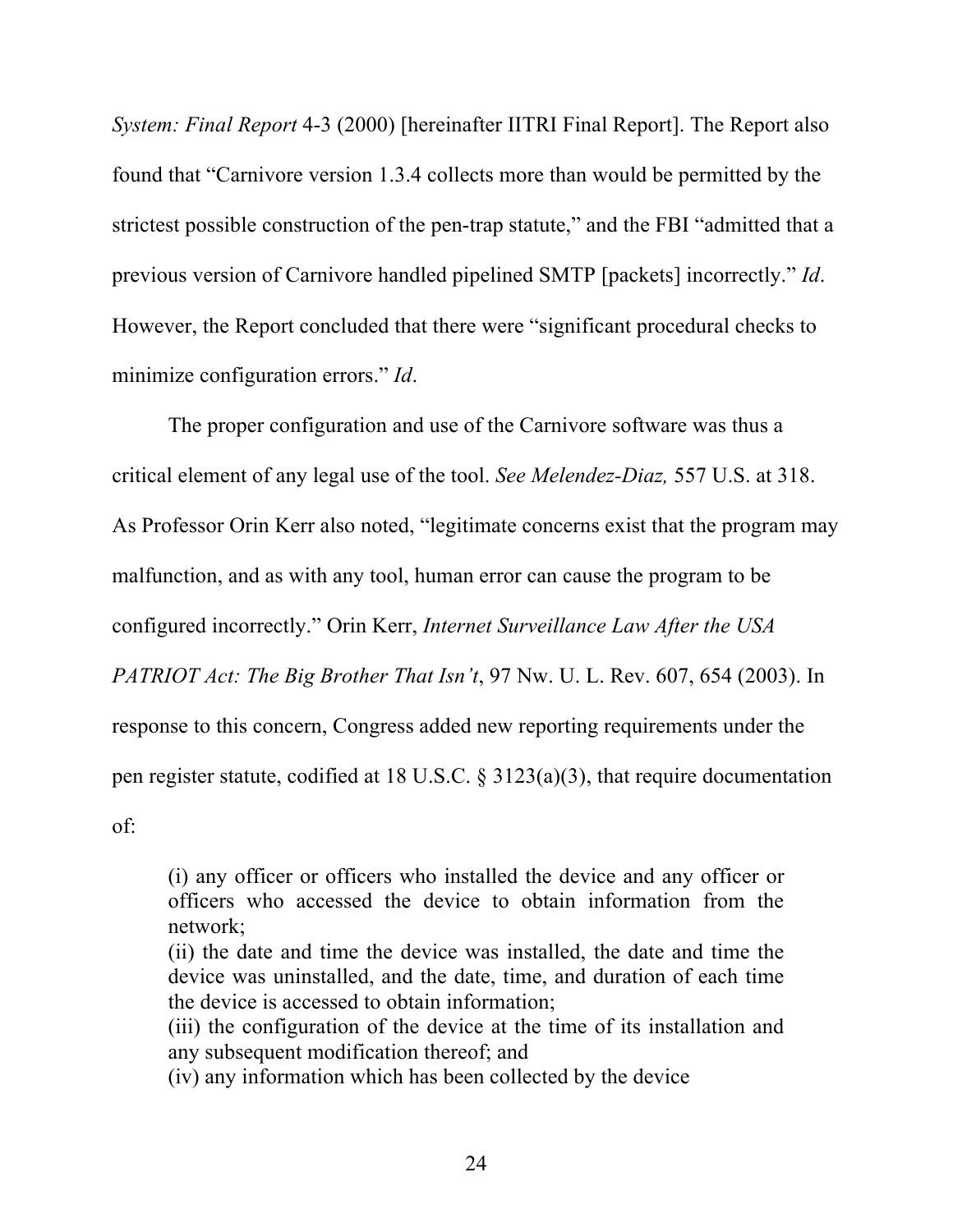### 18 U.S.C. § 3123(a)(3).

Without detailed information about the configuration or capabilities of a particular investigative technique, a court cannot determine whether it meets the standard of accuracy and reliability that the Government must establish under the Fourth Amendment.

\* \* \*

Given the high bar established for the private search exception, this Court should require that the Government disclose information about the operation of Google's image matching technique, including the accuracy rate, and the number of false positives identified. The alternative is to allow the ubiquitous surveillance of Internet users for suspected contraband by a technique that is opaque, unaccountable, and lacking evidence of reliability or accuracy. Such a search must be deemed unreasonable.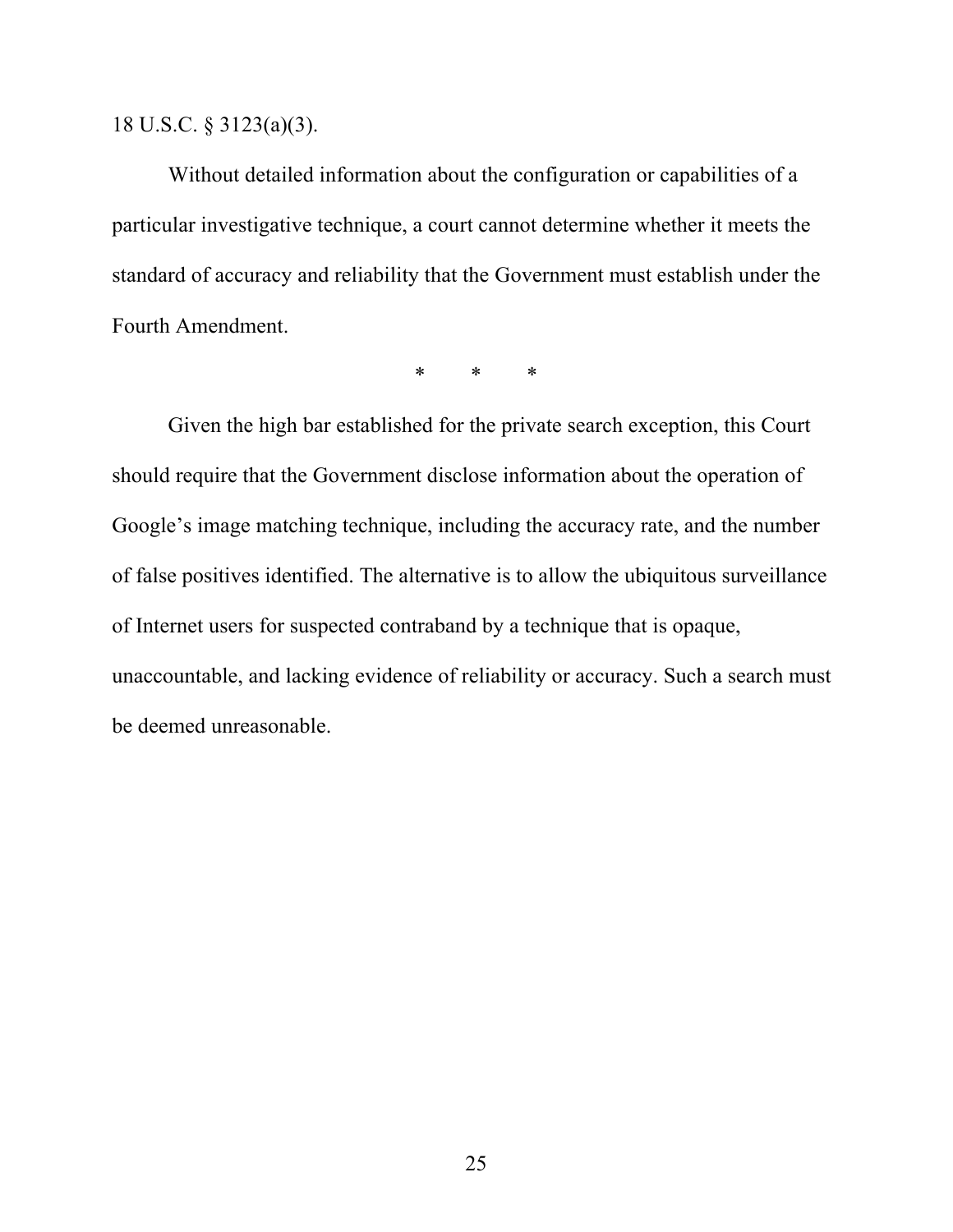#### **CONCLUSION**

The lower court did not understand the difference between a file hashing algorithm and an image matching technique. This Court should reverse because Google's routine scanning of the private files of Internet users for criminal referral, with a secret, unproven, and unaccountable technique, is unreasonable.

March 28, 2019 Respectfully submitted,

## */s/ Marc Rotenberg*

Marc Rotenberg Alan Butler Megan Iorio Electronic Privacy Information Center 1718 Connecticut Ave. NW Suite 200 Washington, DC 20009 (202) 483-1140 *Counsel for Amicus*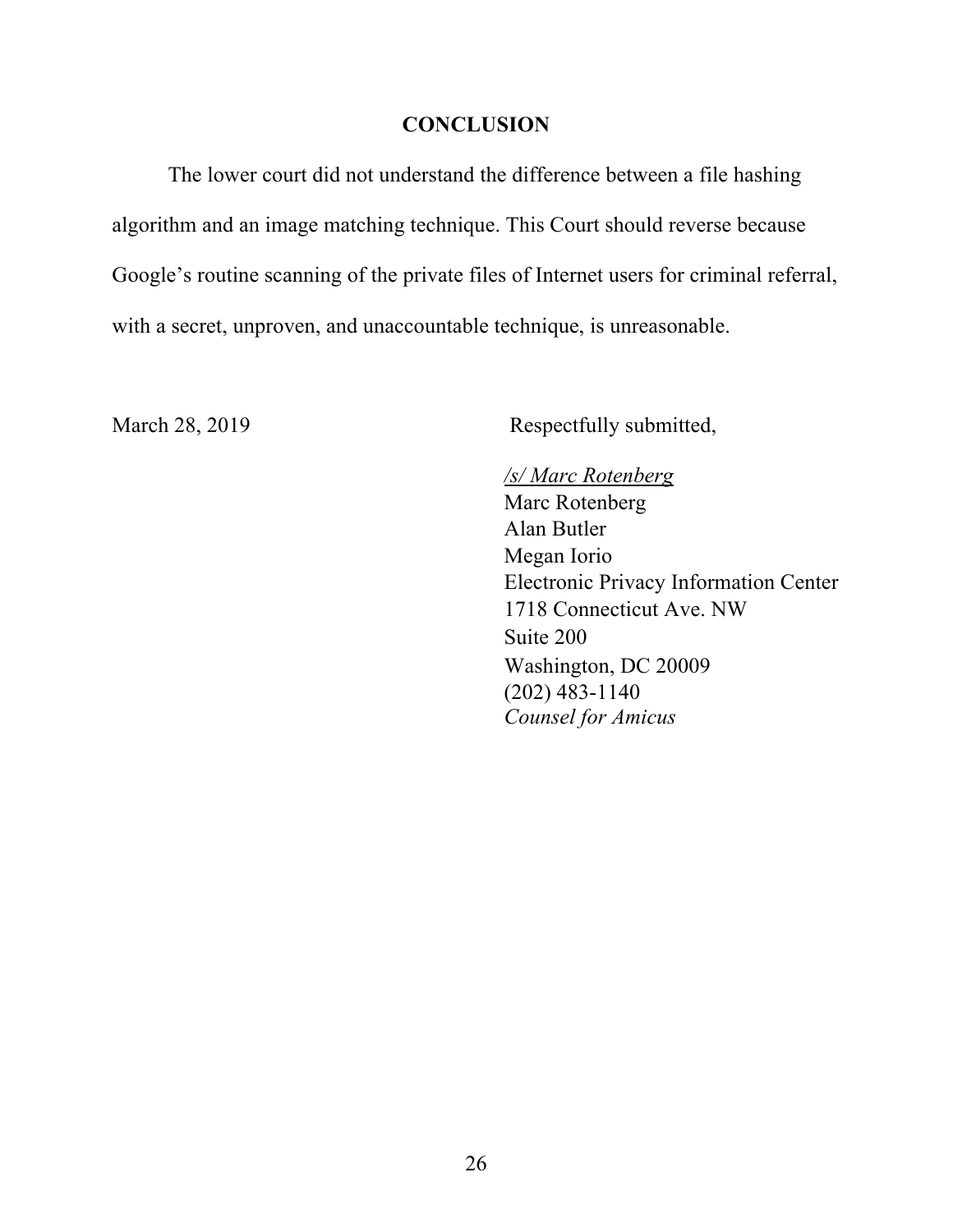# **UNITED STATES COURT OF APPEALS FOR THE NINTH CIRCUIT**

## **Form 8. Certificate of Compliance for Briefs**

*Instructions for this form: http://www.ca9.uscourts.gov/forms/form08instructions.pdf*

**9th Cir. Case Number(s)** 18-50440

I am the attorney or self-represented party.

words, excluding the items exempted This brief contains  $|5,593\rangle$ 

by Fed. R. App. P. 32(f). The brief's type size and typeface comply with Fed. R.

App. P.  $32(a)(5)$  and (6).

I certify that this brief *(select only one)*:

- $\circ$  complies with the word limit of Cir. R. 32-1.
- is a **cross-appeal** brief and complies with the word limit of Cir. R. 28.1-1.
- is an **amicus** brief and complies with the word limit of Fed. R. App. P.  $\odot$  $29(a)(5)$ , Cir. R. 29-2(c)(2), or Cir. R. 29-2(c)(3).
- $\circ$  is for a **death penalty** case and complies with the word limit of Cir. R. 32-4.
- complies with the longer length limit permitted by Cir. R. 32-2(b) because  $\bigcap$ *(select only one):*
	- $\circ$  it is a joint brief submitted by separately represented parties;
	- $\circ$  a party or parties are filing a single brief in response to multiple briefs; or
	- $\circ$  a party or parties are filing a single brief in response to a longer joint brief.
- $\circ$  complies with the length limit designated by court order dated
- $\circ$  is accompanied by a motion to file a longer brief pursuant to Cir. R. 32-2(a).

**Signature** *S* Alan Butler *(use "*s/[typed name]*" to sign electronically-filed documents)* Date 03/28/2019

*Feedback or questions about this form? Email us at forms@ca9.uscourts.gov*